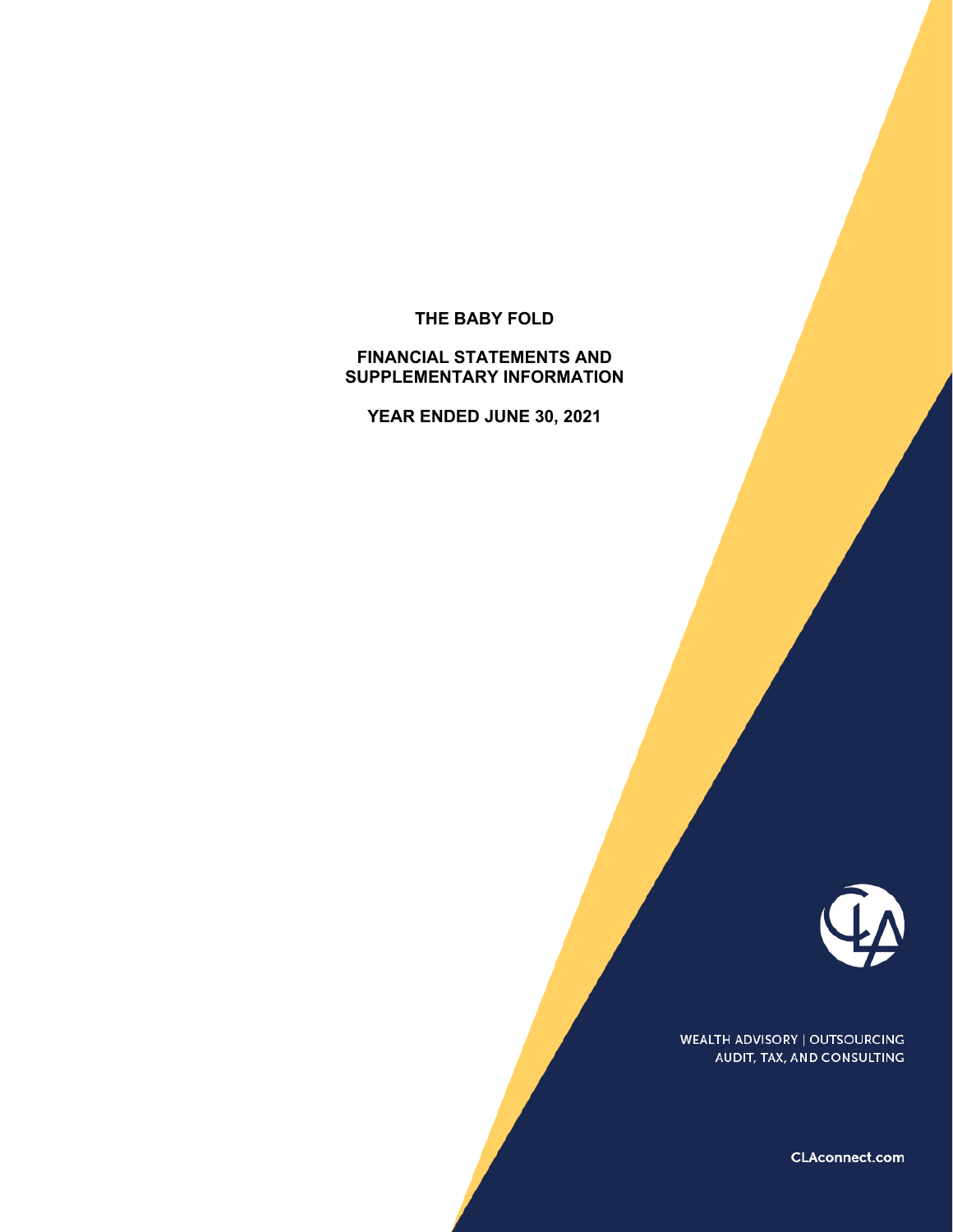# **THE BABY FOLD TABLE OF CONTENTS YEAR ENDED JUNE 30, 2021**

| <b>INDEPENDENT AUDITORS' REPORT</b>                                                                      |    |
|----------------------------------------------------------------------------------------------------------|----|
| <b>FINANCIAL STATEMENTS</b>                                                                              |    |
| <b>STATEMENT OF FINANCIAL POSITION</b>                                                                   | 3  |
| <b>STATEMENT OF ACTIVITIES</b>                                                                           | 5  |
| <b>STATEMENT OF FUNCTIONAL EXPENSES</b>                                                                  | 7  |
| <b>STATEMENT OF CASH FLOWS</b>                                                                           | 9  |
| <b>NOTES TO FINANCIAL STATEMENTS</b>                                                                     | 10 |
| <b>SUPPLEMENTARY INFORMATION</b>                                                                         |    |
| <b>SCHEDULE OF SUPPORT AND REVENUE</b>                                                                   | 26 |
| <b>SCHEDULE OF FUNCTIONAL SUPPORT AND REVENUE</b>                                                        | 28 |
| <b>SCHEDULE OF EARNINGS ON INVESTED ASSETS - INVESTMENT</b><br><b>FUND (WITHOUT DONOR RESTRICTIONS)</b>  | 31 |
| RESIDENTIAL TREATMENT CENTER, FOSTER FAMILY CARE, AND<br><b>ADOPTION PROGRAMS STATISTICS (UNAUDITED)</b> | 32 |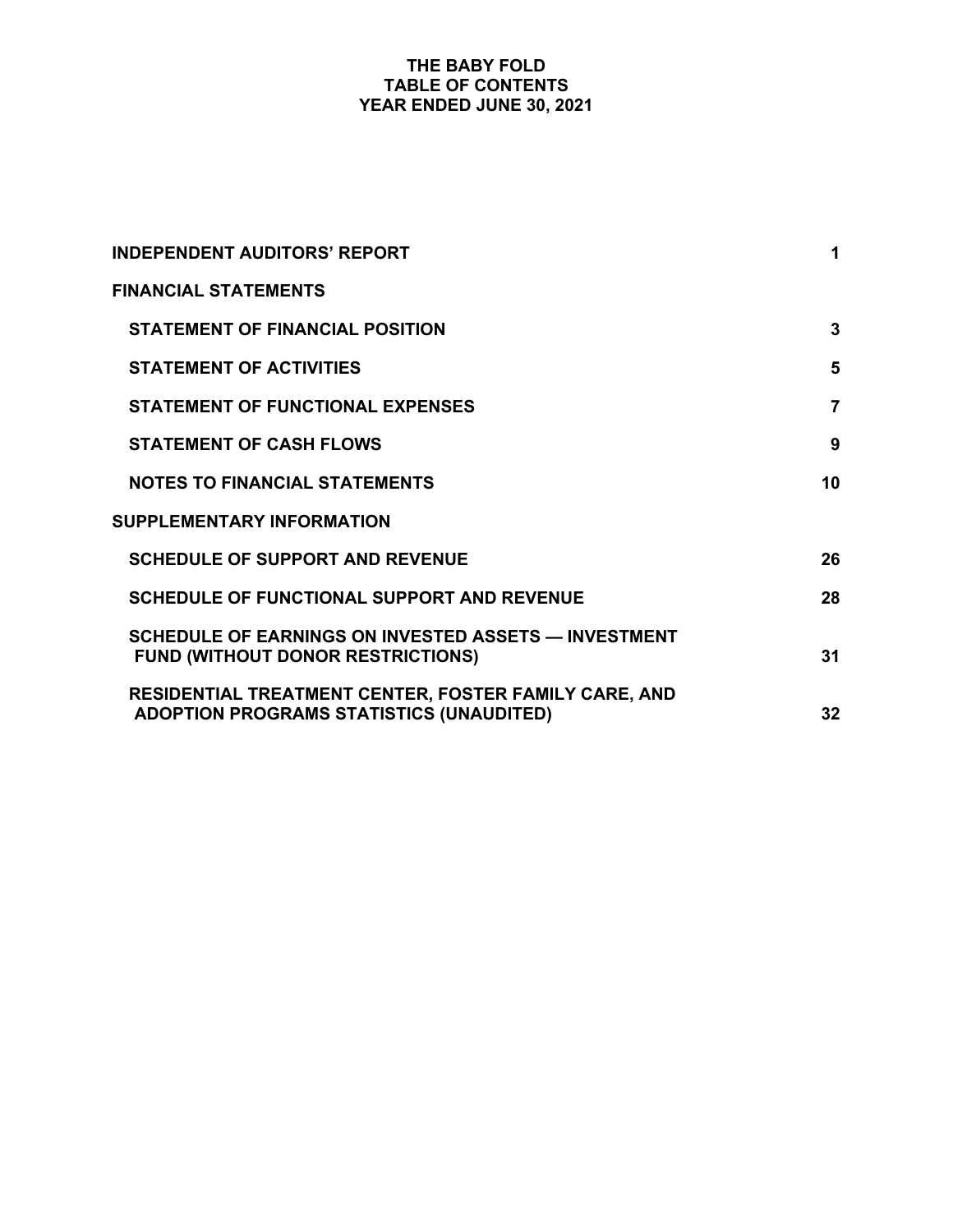

**CliftonLarsonAllen LLP CLAconnect.com**

# **INDEPENDENT AUDITORS' REPORT**

Board of Directors The Baby Fold Normal, Illinois

# **Report on the Financial Statements**

We have audited the accompanying financial statements of The Baby Fold, which comprise the statement of financial position as of June 30, 2021, and the related statements of activities, functional expenses, and cash flows for the year then ended, and the related notes to the financial statements.

# *Management's Responsibility for the Financial Statements*

Management is responsible for the preparation and fair presentation of these financial statements in accordance with accounting principles generally accepted in the United States of America; this includes the design, implementation, and maintenance of internal control relevant to the preparation and fair presentation of financial statements that are free from material misstatement, whether due to fraud or error.

### *Auditors' Responsibility*

Our responsibility is to express an opinion on these financial statements based on our audit. We conducted our audit in accordance with auditing standards generally accepted in the United States of America. Those standards require that we plan and perform the audit to obtain reasonable assurance about whether the financial statements are free from material misstatement.

An audit involves performing procedures to obtain audit evidence about the amounts and disclosures in the financial statements. The procedures selected depend on the auditors' judgment, including the assessment of the risks of material misstatement of the financial statements, whether due to fraud or error. In making those risk assessments, the auditor considers internal control relevant to the entity's preparation and fair presentation of the financial statements in order to design audit procedures that are appropriate in the circumstances, but not for the purpose of expressing an opinion on the effectiveness of the entity's internal control. Accordingly, we express no such opinion. An audit also includes evaluating the appropriateness of accounting policies used and the reasonableness of significant accounting estimates made by management, as well as evaluating the overall presentation of the financial statements.

We believe that the audit evidence we have obtained is sufficient and appropriate to provide a basis for our audit opinion.

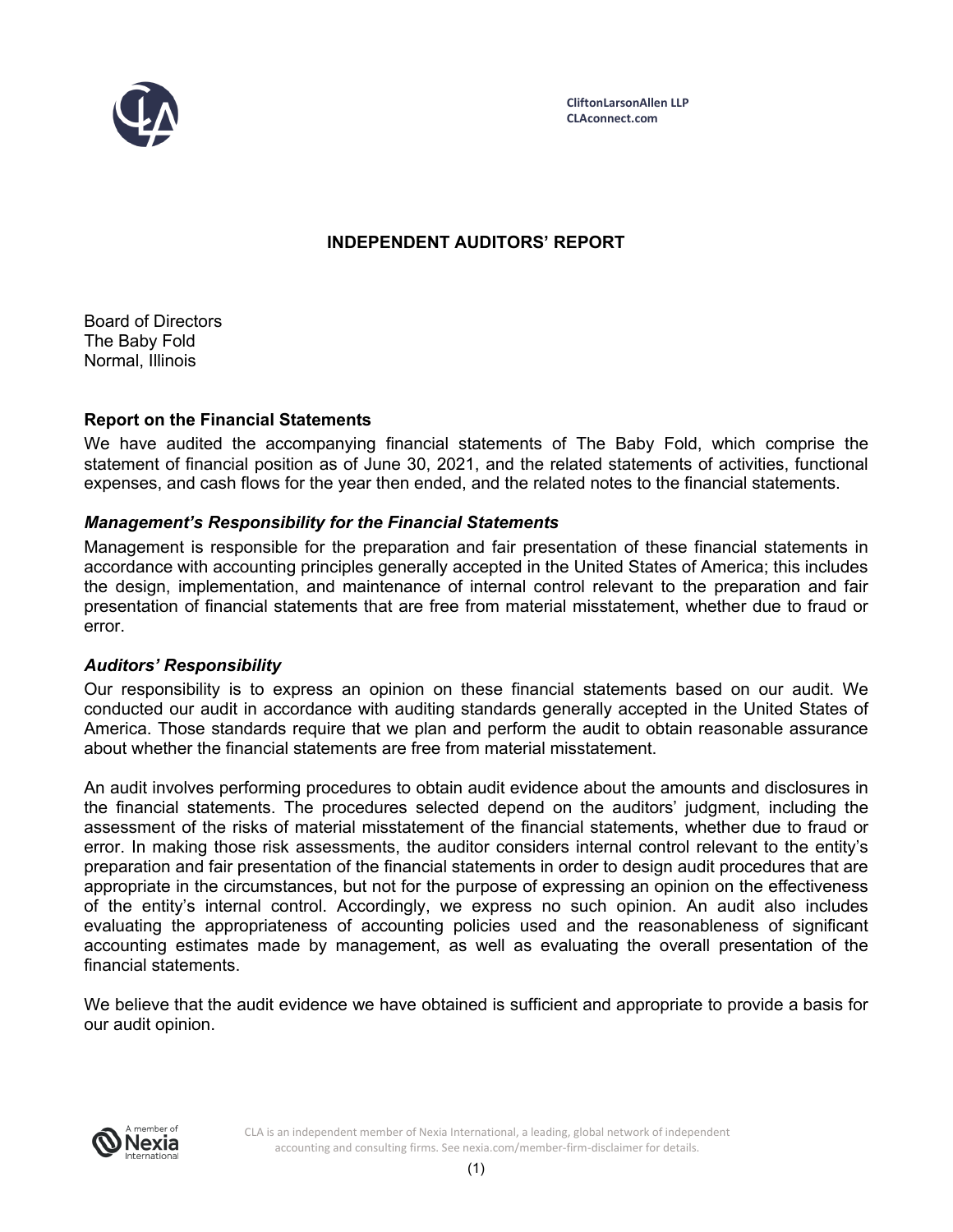# *Opinion*

In our opinion, the financial statements referred to above present fairly, in all material respects, the financial position of The Baby Fold as of June 30, 2021, and the changes in its net assets and its cash flows for the year then ended in accordance with accounting principles generally accepted in the United States of America.

# *Report on Summarized Comparative Information*

We have previously audited The Baby Fold's 2020 financial statements, and we expressed an unmodified audit opinion on those audited financial statements in our report dated November 4, 2020. In our opinion, the summarized comparative information presented herein as of and for the year ended June 30, 2020 is consistent, in all material respects, with the audited financial statements from which it has been derived.

# *Other Matters*

### *Other Information*

Our audit was conducted for the purpose of forming an opinion on the financial statements as a whole. The accompanying supplementary information is presented for purposes of additional analysis and is not a required part of the financial statements. The information is the responsibility of management and was derived from and relates directly to the underlying accounting and other records used to prepare the financial statements. Such information has been subjected to the auditing procedures applied in the audit of the financial statements and certain additional procedures, including comparing and reconciling such information directly to the underlying accounting and other records used to prepare the financial statements or to the financial statements themselves, and other additional procedures in accordance with auditing standards generally accepted in the United States of America. In our opinion, the information is fairly stated, in all material respects, in relation to the financial statements as a whole.

The statistical information included on page 32 has not been subjected to the auditing procedures applied in the audit of the basic financial statements and, accordingly, we do not express an opinion or provide any assurance on it.

Viifton Larson Allen LLP

**CliftonLarsonAllen LLP**

Peoria, Illinois November 12, 2021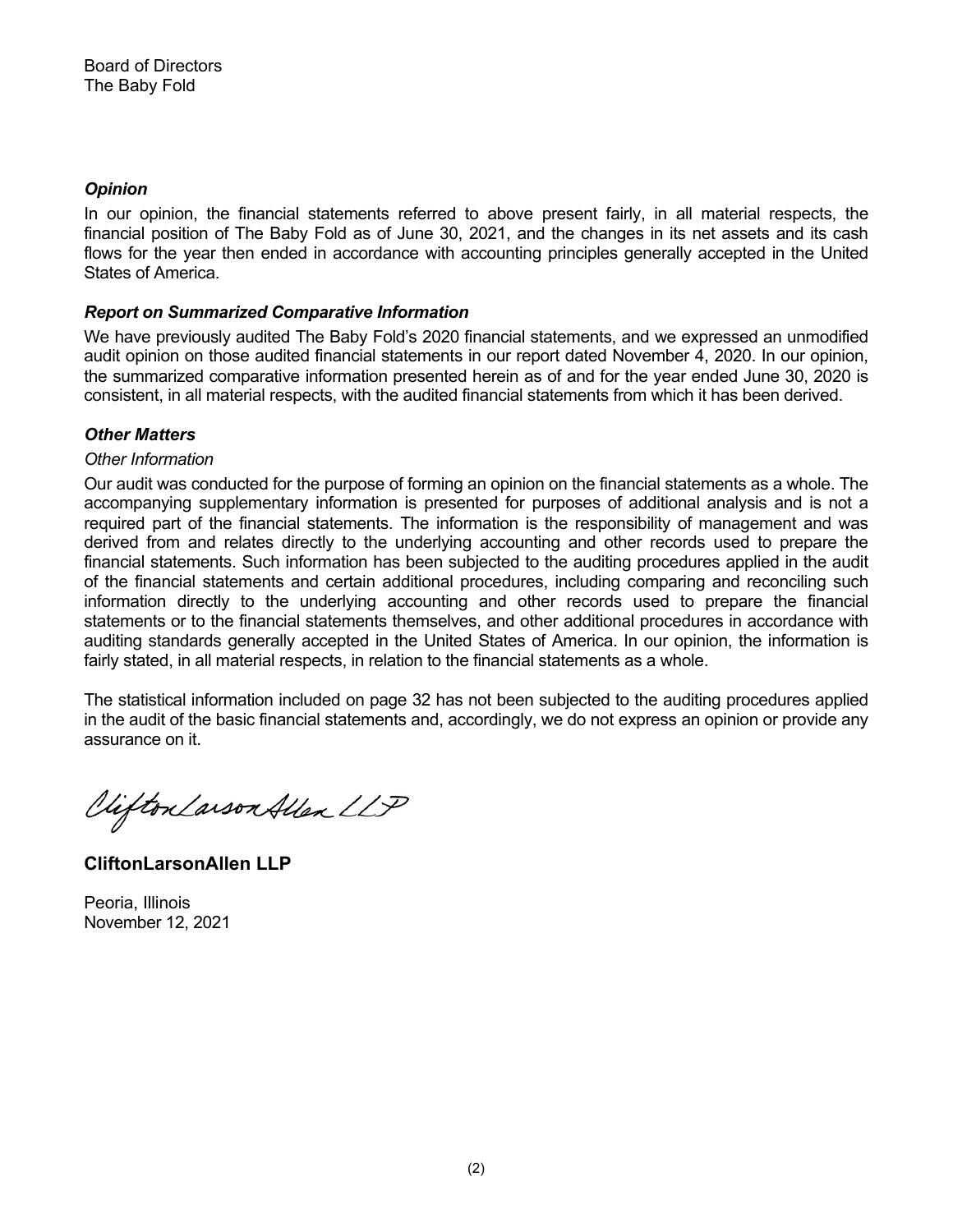# **THE BABY FOLD STATEMENT OF FINANCIAL POSITION JUNE 30, 2021 (WITH COMPARATIVE TOTALS FOR 2020)**

Total

|                                             |              | <b>Without Donor Restrictions</b> |                  | <b>With Donor</b>   | Total           | (Memorandum<br>Only) |
|---------------------------------------------|--------------|-----------------------------------|------------------|---------------------|-----------------|----------------------|
|                                             | Operating    | Investment                        | Total            | <b>Restrictions</b> | 2021            | 2020                 |
| <b>ASSETS</b>                               |              |                                   |                  |                     |                 |                      |
| Cash and Cash Equivalents                   | 2,195,495    | 812,343<br>\$.                    | 3,007,838<br>\$. | \$<br>2,500         | 3,010,338<br>S. | 5,241,805<br>SS.     |
| <b>Accounts Receivable</b>                  | 1,579,872    |                                   | 1,579,872        |                     | 1,579,872       | 1,902,188            |
| Pledge Receivable                           |              |                                   |                  | 9,290               | 9,290           | 11,540               |
| Food Inventory                              | 10,765       |                                   | 10,765           |                     | 10,765          | 7,321                |
| <b>Prepaid Expenses</b>                     | 233,886      | 10,324                            | 244,210          |                     | 244,210         | 170,163              |
| <b>Investment Securities, at Fair Value</b> |              | 7,611,441                         | 7,611,441        | 5,364,416           | 12,975,857      | 9,773,650            |
| Grain Inventories, at Fair Value            |              | 29,800                            | 29,800           |                     | 29,800          | 88,534               |
| Investments in Real Estate                  |              | 312,215                           | 312,215          | 114,500             | 426,715         | 490,701              |
| Investments Held in Trust by Others,        |              |                                   |                  |                     |                 |                      |
| at Fair Value                               |              |                                   |                  | 4,208,004           | 4,208,004       | 3,808,213            |
| Cash Value of Life Insurance                |              | 4,960                             | 4,960            |                     | 4,960           | 4,960                |
| Land, Buildings, and Equipment, Net         | 9,094,654    |                                   | 9,094,654        |                     | 9,094,654       | 9,479,509            |
| Total Assets                                | \$13,114,672 | 8,781,083<br>SS.                  | \$21,895,755     | 9,698,710<br>\$.    | \$31,594,465    | \$30,978,584         |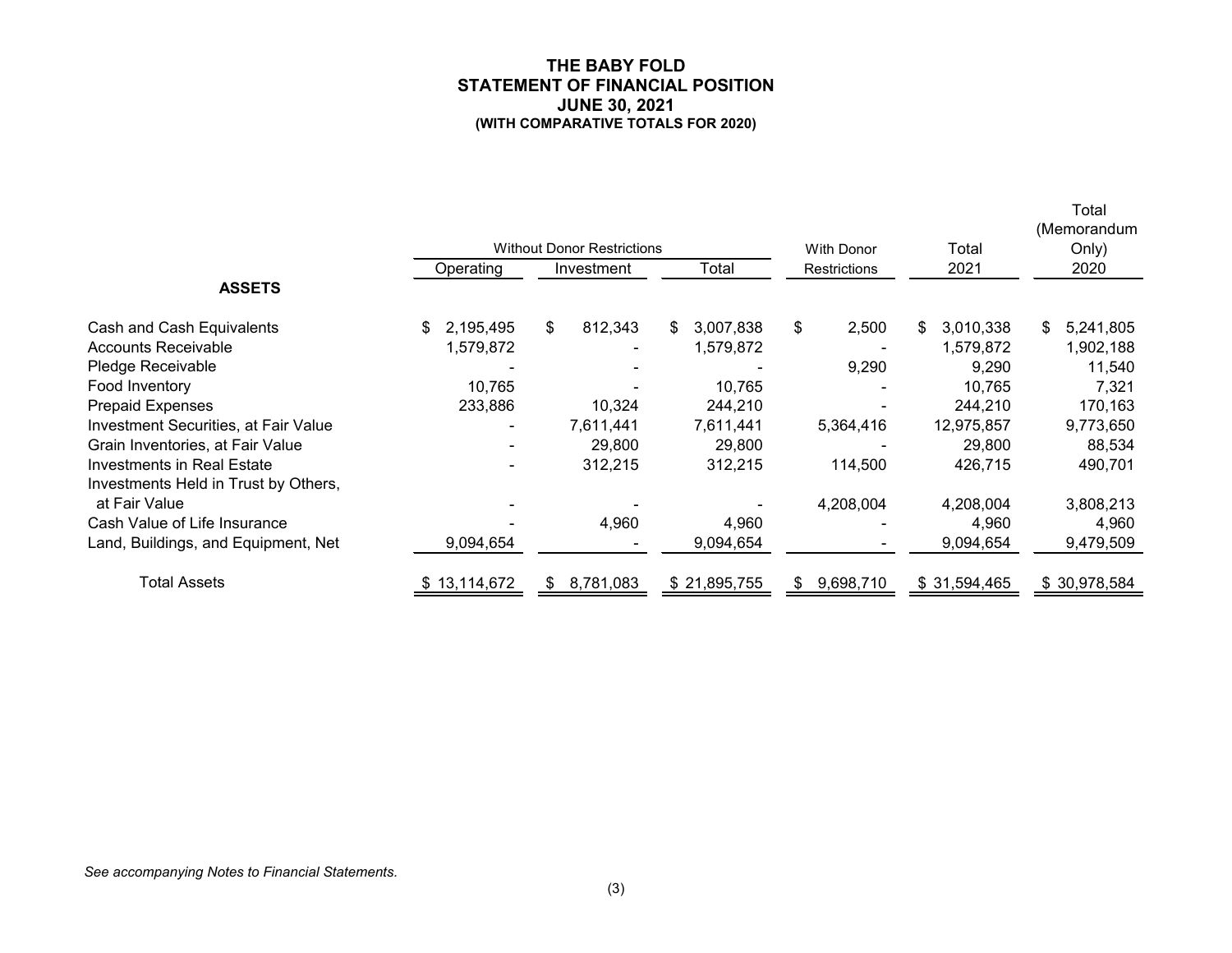# **THE BABY FOLD STATEMENT OF FINANCIAL POSITION (CONTINUED) JUNE 30, 2021 (WITH COMPARATIVE TOTALS FOR 2020)**

Total

|                                         |    |              |                | <b>Without Donor Restrictions</b> |       |              | <b>With Donor</b> |                |    | Total        | (Memorandum<br>Only) |              |  |
|-----------------------------------------|----|--------------|----------------|-----------------------------------|-------|--------------|-------------------|----------------|----|--------------|----------------------|--------------|--|
|                                         |    | Operating    |                | Investment                        | Total |              | Restrictions      |                |    | 2021         | 2020                 |              |  |
| <b>LIABILITIES AND NET ASSETS</b>       |    |              |                |                                   |       |              |                   |                |    |              |                      |              |  |
| <b>LIABILITIES</b>                      |    |              |                |                                   |       |              |                   |                |    |              |                      |              |  |
| <b>Accounts Payable</b>                 | \$ | 129,901      | $\mathfrak{S}$ |                                   | \$    | 129,901      | \$                |                | \$ | 129,901      | \$                   | 134,623      |  |
| Line of Credit                          |    |              |                |                                   |       |              |                   |                |    |              |                      | 2,500,000    |  |
| Loan Payable under                      |    |              |                |                                   |       |              |                   |                |    |              |                      |              |  |
| Paycheck Protection Program             |    | 1,974,100    |                |                                   |       | 1,974,100    |                   |                |    | 1,974,100    |                      | 1,974,100    |  |
| <b>Accrued Expenses</b>                 |    | 1,167,581    |                | 26,869                            |       | 1,194,450    |                   |                |    | 1,194,450    |                      | 1,072,336    |  |
| Pension Payable                         |    | 2,251,981    |                |                                   |       | 2,251,981    |                   |                |    | 2,251,981    |                      | 2,951,840    |  |
| Deferred Revenue - Annuity Contracts    |    |              |                | 45,089                            |       | 45,089       |                   |                |    | 45,089       |                      | 49,210       |  |
| Deferred Revenue - Program              |    | 98,788       |                |                                   |       | 98,788       |                   |                |    | 98,788       |                      | 117,504      |  |
| <b>Total Liabilities</b>                |    | 5,622,351    |                | 71,958                            |       | 5,694,309    |                   | $\blacksquare$ |    | 5,694,309    |                      | 8,799,613    |  |
| <b>NET ASSETS</b>                       |    |              |                |                                   |       |              |                   |                |    |              |                      |              |  |
| <b>Without Donor Restrictions:</b>      |    |              |                |                                   |       |              |                   |                |    |              |                      |              |  |
| Undesignated                            |    | 7,492,321    |                |                                   |       | 7,492,321    |                   | $\blacksquare$ |    | 7,492,321    |                      | 7,220,357    |  |
| Designated for Investment by            |    |              |                |                                   |       |              |                   |                |    |              |                      |              |  |
| Organization's By-Laws                  |    |              |                | 8,709,125                         |       | 8,709,125    |                   |                |    | 8,709,125    |                      | 6,187,039    |  |
| <b>With Donor Restrictions</b>          |    |              |                |                                   |       |              |                   | 9,698,710      |    | 9,698,710    |                      | 8,771,575    |  |
| <b>Total Net Assets</b>                 |    | 7,492,321    |                | 8,709,125                         |       | 16,201,446   |                   | 9,698,710      |    | 25,900,156   |                      | 22,178,971   |  |
| <b>Total Liabilities and Net Assets</b> |    | \$13,114,672 | $\sqrt{3}$     | 8,781,083                         |       | \$21,895,755 | \$                | 9,698,710      |    | \$31,594,465 |                      | \$30,978,584 |  |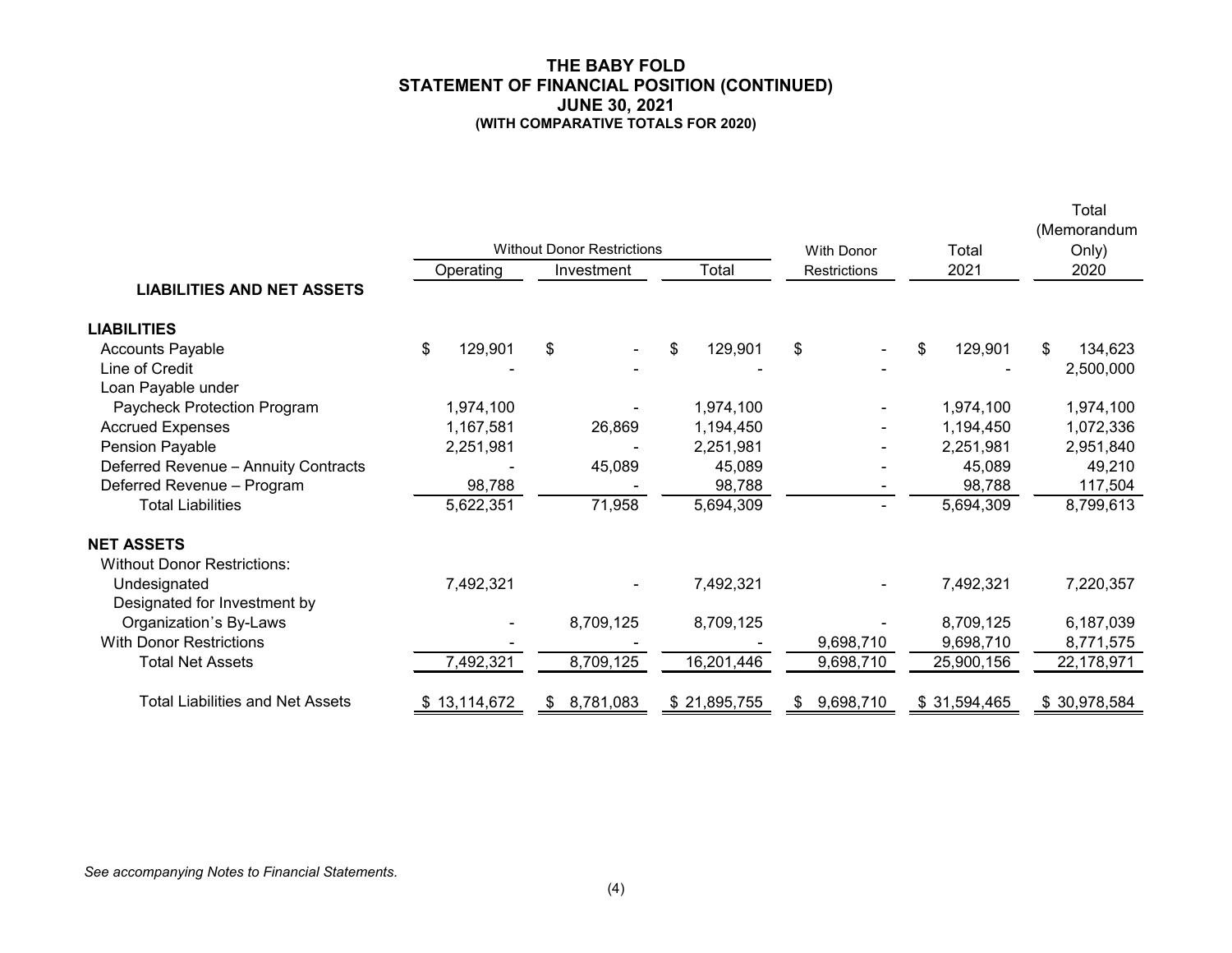#### **THE BABY FOLD STATEMENT OF ACTIVITIES YEAR ENDED JUNE 30, 2021 (WITH COMPARATIVE TOTALS FOR 2020)**

Total

|                                          |              |    |                                   |     |            |    |                   |      |            |      | (Memorandum |
|------------------------------------------|--------------|----|-----------------------------------|-----|------------|----|-------------------|------|------------|------|-------------|
|                                          |              |    | <b>Without Donor Restrictions</b> |     |            |    | <b>With Donor</b> |      | Total      |      | Only)       |
|                                          | Operating    |    | Investment                        |     | Total      |    | Restrictions      | 2021 |            | 2020 |             |
| <b>REVENUE, GAINS, AND OTHER SUPPORT</b> |              |    |                                   |     |            |    |                   |      |            |      |             |
| Contributions                            | \$<br>17,376 | \$ | 1,062,154                         | \$. | 1,079,530  | \$ | 13,700            | \$   | 1,093,230  | \$   | 738,355     |
| Fees from Governmental Agencies          | 11,717,646   |    |                                   |     | 11,717,646 |    |                   |      | 11,717,646 |      | 12,770,693  |
| <b>Grants from Governmental Agencies</b> | 3,724,581    |    |                                   |     | 3,724,581  |    |                   |      | 3,724,581  |      | 3,082,146   |
| Net Investment Income                    |              |    | 3,408,195                         |     | 3,408,195  |    | 763,644           |      | 4,171,839  |      | 204,536     |
| In-Kind Contributions                    | 36,841       |    |                                   |     | 36,841     |    |                   |      | 36,841     |      | 144,079     |
| Other                                    | 98,345       |    | 461,393                           |     | 559,738    |    | 399,791           |      | 959,529    |      | 533,278     |
| Net Assets Released from Restrictions    |              |    | 250,000                           |     | 250,000    |    | (250,000)         |      |            |      |             |
| Total Revenue, Gains, and                |              |    |                                   |     |            |    |                   |      |            |      |             |
| Other Support                            | 15,594,789   |    | 5,181,742                         |     | 20,776,531 |    | 927,135           |      | 21,703,666 |      | 17,473,087  |
| <b>EXPENSES</b>                          |              |    |                                   |     |            |    |                   |      |            |      |             |
| Program Services:                        |              |    |                                   |     |            |    |                   |      |            |      |             |
| <b>Hammitt School</b>                    | 2,008,792    |    |                                   |     | 2,008,792  |    |                   |      | 2,008,792  |      | 2,139,174   |
| Hammitt High School                      | 2,814,393    |    |                                   |     | 2,814,393  |    |                   |      | 2,814,393  |      | 2,899,154   |
| <b>Hammitt Challenges</b>                | 5,149,544    |    |                                   |     | 5,149,544  |    |                   |      | 5,149,544  |      | 4,781,379   |
| Performance Foster Care and              |              |    |                                   |     |            |    |                   |      |            |      |             |
| <b>Special Needs Adoption</b>            | 1,222,208    |    |                                   |     | 1,222,208  |    |                   |      | 1,222,208  |      | 1,023,896   |
| <b>Specialized Foster Care</b>           | 692,045      |    |                                   |     | 692,045    |    |                   |      | 692,045    |      | 739,897     |
| QIC Target                               |              |    |                                   |     |            |    |                   |      |            |      | 2,405       |
| <b>Adoption Preservation</b>             | 1,905,546    |    |                                   |     | 1,905,546  |    |                   |      | 1,905,546  |      | 1,858,945   |
| <b>Healthy Start</b>                     | 103,859      |    |                                   |     | 103,859    |    |                   |      | 103,859    |      | 149,385     |
| <b>Intact Family Services</b>            | 566,483      |    |                                   |     | 566,483    |    |                   |      | 566,483    |      | 459,082     |
| <b>Adoption Preservation Respite</b>     | 129,971      |    |                                   |     | 129,971    |    |                   |      | 129,971    |      | 165,927     |
| <b>Community Schools</b>                 | 188.461      |    |                                   |     | 188,461    |    |                   |      | 188.461    |      | 200,570     |
| Choices                                  | 219,257      |    |                                   |     | 219,257    |    |                   |      | 219,257    |      | 235,319     |
| <b>Healthy Families Illinois</b>         | 371,800      |    |                                   |     | 371,800    |    |                   |      | 371,800    |      | 401,493     |
| <b>Prevention Initiative</b>             | 272,560      |    |                                   |     | 272,560    |    |                   |      | 272,560    |      | 256,706     |
| <b>Care Connection</b>                   | 72,377       |    |                                   |     | 72,377     |    |                   |      | 72,377     |      | 77,102      |
| Total                                    | 15,717,296   |    |                                   |     | 15,717,296 |    |                   |      | 15,717,296 |      | 15,390,434  |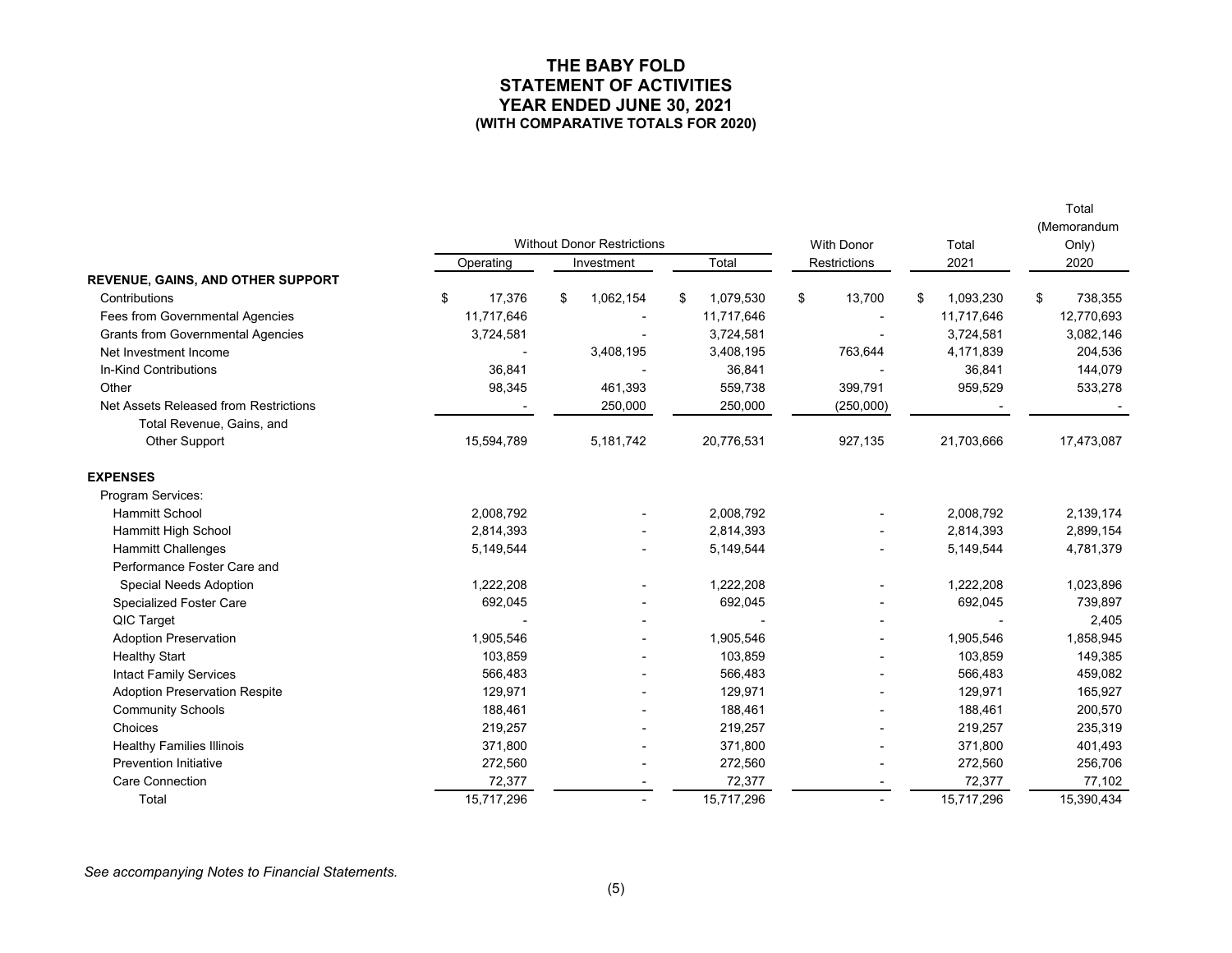### **THE BABY FOLD STATEMENT OF ACTIVITIES (CONTINUED) YEAR ENDED JUNE 30, 2021 (WITH COMPARATIVE TOTALS FOR 2020)**

Total

|                                                                                   |                 | <b>Without Donor Restrictions</b> |            | <b>With Donor</b> | Total      | (Memorandum<br>Only) |  |
|-----------------------------------------------------------------------------------|-----------------|-----------------------------------|------------|-------------------|------------|----------------------|--|
|                                                                                   | Operating       | Investment                        | Total      | Restrictions      | 2021       | 2020                 |  |
| <b>EXPENSES (CONTINUED)</b><br><b>Support Services:</b><br>Management and General | 2,244,442<br>\$ | \$<br>78,694                      | 2,323,136  | \$                | 2,323,136  | \$<br>2,189,702      |  |
| <b>Public Relations</b>                                                           |                 | 594,027                           | 594,027    |                   | 594,027    | 747,667              |  |
| Total                                                                             | 2,244,442       | 672,721                           | 2,917,163  |                   | 2,917,163  | 2,937,369            |  |
| <b>Total Expenses</b>                                                             | 17,961,738      | 672,721                           | 18,634,459 |                   | 18,634,459 | 18,327,803           |  |
| <b>INCREASE (DECREASE) IN NET ASSETS</b>                                          | (2,366,949)     | 4,509,021                         | 2,142,072  | 927,135           | 3,069,207  | (854, 716)           |  |
| <b>TRANSFERS IN (OUT)</b><br>Operating Fund from Investment Fund                  | 1,986,935       | (1,986,935)                       |            |                   |            |                      |  |
| <b>PENSION-RELATED CHANGES OTHER</b><br>THAN NET PERIODIC PENSION COST            | 651,978         |                                   | 651,978    |                   | 651,978    | (575, 607)           |  |
| TOTAL CHANGES IN NET ASSETS                                                       | 271,964         | 2,522,086                         | 2,794,050  | 927,135           | 3,721,185  | (1,430,323)          |  |
| Net Assets - Beginning of Year                                                    | 7,220,357       | 6,187,039                         | 13,407,396 | 8,771,575         | 22,178,971 | 23,609,294           |  |
| <b>NET ASSETS - END OF YEAR</b>                                                   | 7,492,321       | 8,709,125                         | 16,201,446 | 9,698,710         | 25,900,156 | 22,178,971           |  |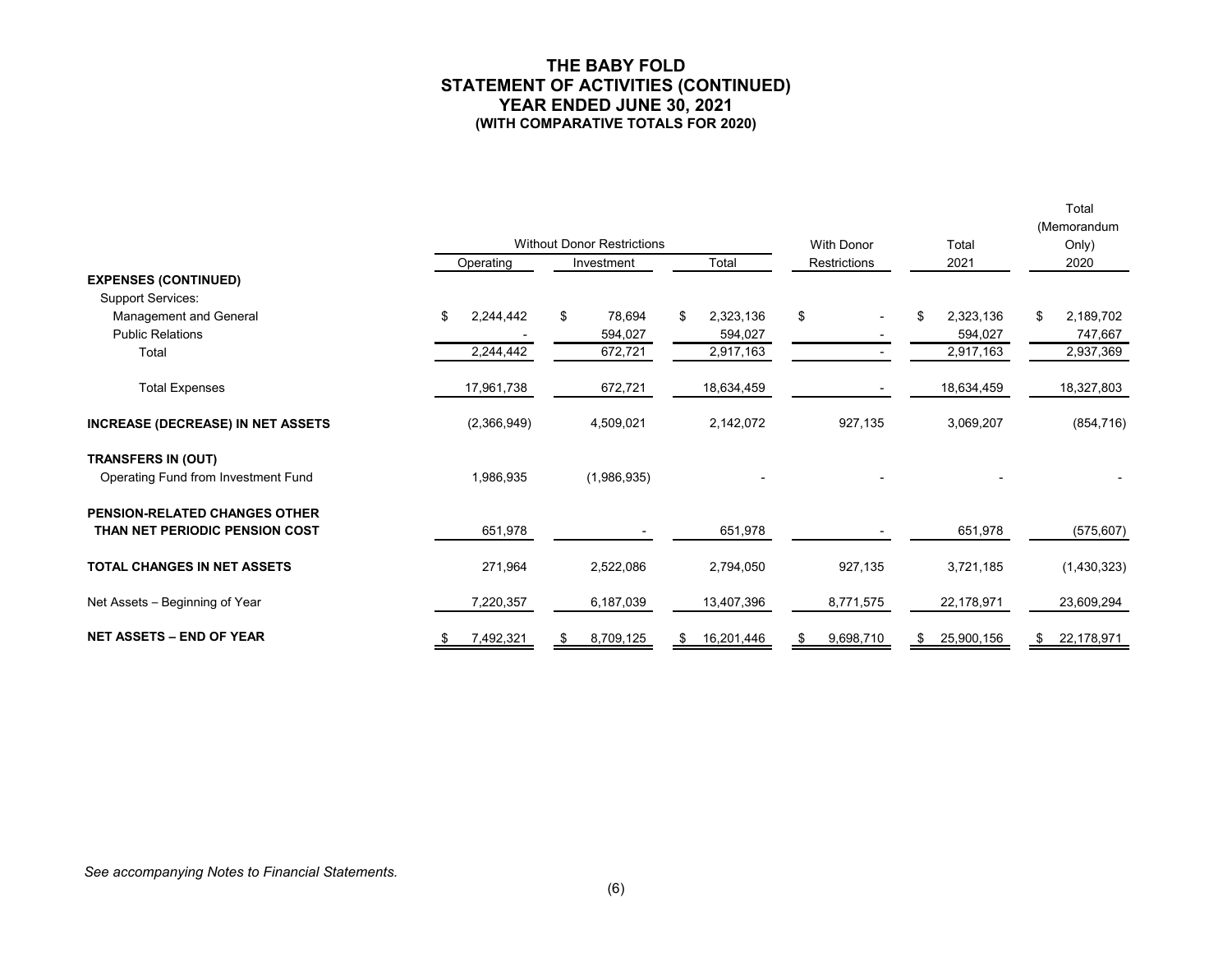### **THE BABY FOLD STATEMENT OF FUNCTIONAL EXPENSES YEAR ENDED JUNE 30, 2021 (WITH COMPARATIVE TOTALS FOR 2020)**

|                                                             |                |                |                         |                          |    |                 |                         |                                |                         | <b>Program Services</b> |              |                          |            |         |                         |          |                         |                          |
|-------------------------------------------------------------|----------------|----------------|-------------------------|--------------------------|----|-----------------|-------------------------|--------------------------------|-------------------------|-------------------------|--------------|--------------------------|------------|---------|-------------------------|----------|-------------------------|--------------------------|
|                                                             |                |                |                         | Hammitt                  |    |                 |                         | Performance<br>Foster Care and |                         | Specialized             |              |                          |            |         |                         | Intact   |                         | Adoption                 |
|                                                             |                | Hammitt        |                         | High                     |    | Hammitt         |                         | <b>Special Needs</b>           |                         | Foster                  |              | Adoption                 |            | Healthy |                         | Family   |                         | Preservation             |
|                                                             |                | School         |                         | School                   |    | Challenges      |                         | Adoption                       |                         | Care                    |              | Preservation             |            | Start   |                         | Services |                         | Respite                  |
| Salaries and Wages                                          | $\mathfrak{s}$ | 1,481,200      | $\overline{\mathbf{s}}$ | 2,036,921                | \$ | 3,287,229       | $\overline{\mathbf{s}}$ | 519,682                        | $\overline{\mathbf{s}}$ | 352,578                 | $\mathbf{s}$ | 1,277,234                | $\sqrt{3}$ | 57,010  | $\overline{\mathbf{s}}$ | 357,104  | $\overline{\mathbf{s}}$ | 90,028                   |
| Group insurance                                             |                | 102,534        |                         | 150,199                  |    | 266,175         |                         | 37,183                         |                         | 39,276                  |              | 125,722                  |            | 4,805   |                         | 12,152   |                         | 9,813                    |
| Pensions                                                    |                | 65,781         |                         | 87,673                   |    | 127,885         |                         | 17,602                         |                         | 11,829                  |              | 51,800                   |            | 1,548   |                         | 13,192   |                         | 4,459                    |
| Social Security and Medicare Tax                            |                | 108,124        |                         | 145,757                  |    | 235,787         |                         | 38,110                         |                         | 24,494                  |              | 87,793                   |            | 4,286   |                         | 26,366   |                         | 6,019                    |
| Unemployment Compensation Taxes                             |                | 6,512          |                         | 5,781                    |    | 3,060           |                         | 4,712                          |                         | 2,031                   |              | 8,219                    |            | 42      |                         | 218      |                         | 159                      |
| Workers' Compensation Insurance                             |                | 25,554         |                         | 32,921                   |    | 59,316          |                         | 8,620                          |                         | 4.408                   |              | 25,835                   |            | 1,131   |                         | 5,721    |                         | 1,733                    |
| Professional Liability Insurance                            |                | 10,778         |                         | 6,514                    |    | 8,353           |                         | 4,322                          |                         | 5,009                   |              | 14,870                   |            | 1,410   |                         | 512      |                         | 1,613                    |
| <b>Employee Medical</b>                                     |                | 2,026          |                         | 2,545                    |    | 4,726           |                         | 654                            |                         | 620                     |              | 539                      |            | 98      |                         | 609      |                         | 235                      |
| Auditing and Legal Fees                                     |                |                |                         |                          |    |                 |                         |                                |                         |                         |              |                          |            |         |                         |          |                         |                          |
| <b>Administrative Consultants</b>                           |                |                |                         | $\overline{\phantom{a}}$ |    |                 |                         | $\overline{\phantom{a}}$       |                         | ٠                       |              | ٠.                       |            |         |                         |          |                         |                          |
| <b>Technology Supplies and Services</b>                     |                | 11,252         |                         | 18,766                   |    | 42,878          |                         | 2,615                          |                         | 1,605                   |              | 8,011                    |            | 2,735   |                         | 7,508    |                         | 122                      |
| Office Supplies and Expense                                 |                | 1,676          |                         | 1,572                    |    | 6,482           |                         | 2,255                          |                         | 928                     |              | 2,828                    |            | 305     |                         | 2,957    |                         | 274                      |
| Telephone                                                   |                | 12,418         |                         | 16,067                   |    | 17,084          |                         | 10,638                         |                         | 6,926                   |              | 40,858                   |            | 1,525   |                         | 5,775    |                         | 1,659                    |
| Printing                                                    |                |                |                         |                          |    |                 |                         |                                |                         |                         |              |                          |            |         |                         |          |                         |                          |
| Postage                                                     |                | 1,892          |                         | 941                      |    | 935             |                         | 1,430                          |                         | 845                     |              | 29                       |            |         |                         | 195      |                         | 32                       |
| <b>Office Equipment Rental</b>                              |                | 778            |                         | 849                      |    | 20,010          |                         | 2,568                          |                         | 919                     |              | 2,330                    |            |         |                         | 710      |                         | 18                       |
| Subscriptions                                               |                | 15             |                         | 65                       |    | 65              |                         |                                |                         |                         |              |                          |            |         |                         |          |                         |                          |
| Rent                                                        |                |                |                         |                          |    | 74,528          |                         | 41,784                         |                         | 30,328                  |              | 65,331                   |            |         |                         | 39,335   |                         |                          |
| Utilities                                                   |                | 7,204          |                         | 23,205                   |    | 101,532         |                         | 5,259                          |                         | 3,096                   |              | 18,974                   |            | 4,545   |                         | 248      |                         | 1,029                    |
| <b>Buildings and Grounds Supplies</b>                       |                | 4,078          |                         | 3,715                    |    | 32,483          |                         | 640                            |                         | 113                     |              | 3,619                    |            | 129     |                         | 1,442    |                         | 43                       |
| Maintenance of Buildings and Grounds                        |                | 47,147         |                         | 37,784                   |    | 259,317         |                         | 9,402                          |                         | 2,637                   |              | 9,478                    |            | 1,220   |                         | 1,477    |                         | 158                      |
| <b>Equipment Repairs</b>                                    |                | 1,808          |                         | 1,887                    |    | 37,388          |                         | 5                              |                         | 5                       |              | 2,673                    |            | 202     |                         | 87       |                         | 67                       |
| Property Insurance                                          |                | 9,442          |                         | 12,619                   |    | 14,321          |                         | 6,415                          |                         | 2,818                   |              | 16,303                   |            | 1,222   |                         | 539      |                         | 280                      |
| Travel                                                      |                | 4,423          |                         | 5,310                    |    | 11,872          |                         | 28,726                         |                         | 20,172                  |              | 50,194                   |            | 226     |                         | 12,690   |                         | 170                      |
| Auto Insurance                                              |                | 4,105          |                         | 2,949                    |    | 2,825           |                         | 9,264                          |                         | 5,910                   |              | 14,464                   |            | 1,118   |                         | 359      |                         | 82                       |
| Conference and Convention Expense                           |                | 5,113          |                         | 2,638                    |    | 3,991           |                         | 2,462                          |                         | 1,399                   |              | 11,799                   |            | 2,538   |                         | 180      |                         |                          |
| Program Supplies                                            |                | 16,137         |                         | 11,522                   |    | 41,210          |                         | 2,603                          |                         | 690                     |              | 21,225                   |            | 13,780  |                         | 1,917    |                         | 3,049                    |
| In-Kind Supplies, Services and Capitol                      |                |                |                         |                          |    |                 |                         |                                |                         |                         |              |                          |            |         |                         |          |                         |                          |
| Intact Flex Fund                                            |                |                |                         | $\overline{\phantom{a}}$ |    |                 |                         | ÷                              |                         | ÷,                      |              | $\overline{\phantom{a}}$ |            |         |                         | 37,782   |                         | $\overline{\phantom{a}}$ |
| Specific Assistance                                         |                |                |                         |                          |    |                 |                         | 8,964                          |                         | 1,659                   |              | 289                      |            |         |                         | 4,877    |                         |                          |
| <b>Medical Supplies</b>                                     |                | 642            |                         | 487                      |    | 1,942           |                         |                                |                         |                         |              |                          |            |         |                         |          |                         |                          |
| Food                                                        |                | 15,844         |                         | 18,870<br>2,070          |    | 21,952          |                         |                                |                         |                         |              | ٠.                       |            |         |                         |          |                         |                          |
| Kitchen Service Supplies<br><b>Professional Consultants</b> |                | 1,007<br>6,652 |                         |                          |    | 5,964<br>22,911 |                         | 37,132                         |                         | 13,083                  |              | 1,235                    |            | 1,288   |                         | 30,466   |                         |                          |
|                                                             |                |                |                         | 180                      |    | 343             |                         |                                |                         |                         |              |                          |            |         |                         |          |                         |                          |
| <b>Student Stipend</b><br>Foster Home Care                  |                |                |                         |                          |    |                 |                         | 414,555                        |                         | 156,583                 |              | 674                      |            |         |                         |          |                         | 6,741                    |
| <b>Festival Expenses</b>                                    |                |                |                         |                          |    |                 |                         |                                |                         |                         |              |                          |            |         |                         |          |                         |                          |
| Dues                                                        |                | 2,427          |                         | 1,505                    |    | 2,828           |                         |                                |                         |                         |              |                          |            |         |                         |          |                         |                          |
| Board of Trustees Expense                                   |                |                |                         |                          |    |                 |                         |                                |                         |                         |              |                          |            |         |                         |          |                         |                          |
| <b>Interest Expense</b>                                     |                | 5,836          |                         | 4,798                    |    | 6,102           |                         | 1,686                          |                         | 1,115                   |              | 4,111                    |            | 629     |                         | 84       |                         | 45                       |
| <b>Bad Debt Expense</b>                                     |                |                |                         |                          |    |                 |                         |                                |                         |                         |              |                          |            |         |                         |          |                         |                          |
| Miscellaneous                                               |                | 4,797          |                         | 5,114                    |    | 8,716           |                         | 470                            |                         | 422                     |              | 2,097                    |            | 125     |                         | 1,055    |                         | 52                       |
| <b>Depreciation Expense</b>                                 |                | 41,590         |                         | 173,169                  |    | 419,334         |                         | 2,450                          |                         | 547                     |              | 37,012                   |            | 1,942   |                         | 926      |                         | 2,091                    |
| Total                                                       |                | 2,008,792      |                         | 2,814,393                |    | 5,149,544       |                         | 1,222,208                      |                         | 692,045                 |              | 1,905,546                |            | 103,859 |                         | 566,483  |                         | 129,971                  |
|                                                             |                |                |                         |                          |    |                 |                         |                                |                         |                         |              |                          |            |         |                         |          |                         |                          |
| Allocation of Management Cost to Program Cost               |                | 321,214        |                         | 446,635                  |    | 716,736         |                         | 114,270                        |                         | 79,752                  |              | 286,986                  |            | 12,324  |                         | 76,261   |                         | 20,356                   |
| <b>Total Expenses</b>                                       | -\$            | 2,330,006      | \$                      | 3,261,028                | -9 | 5,866,280       |                         | 1,336,478                      | -9                      | 771.797                 | -9           | 2,192,532                | -9         | 116,183 | s                       | 642,744  | -9                      | 150,327                  |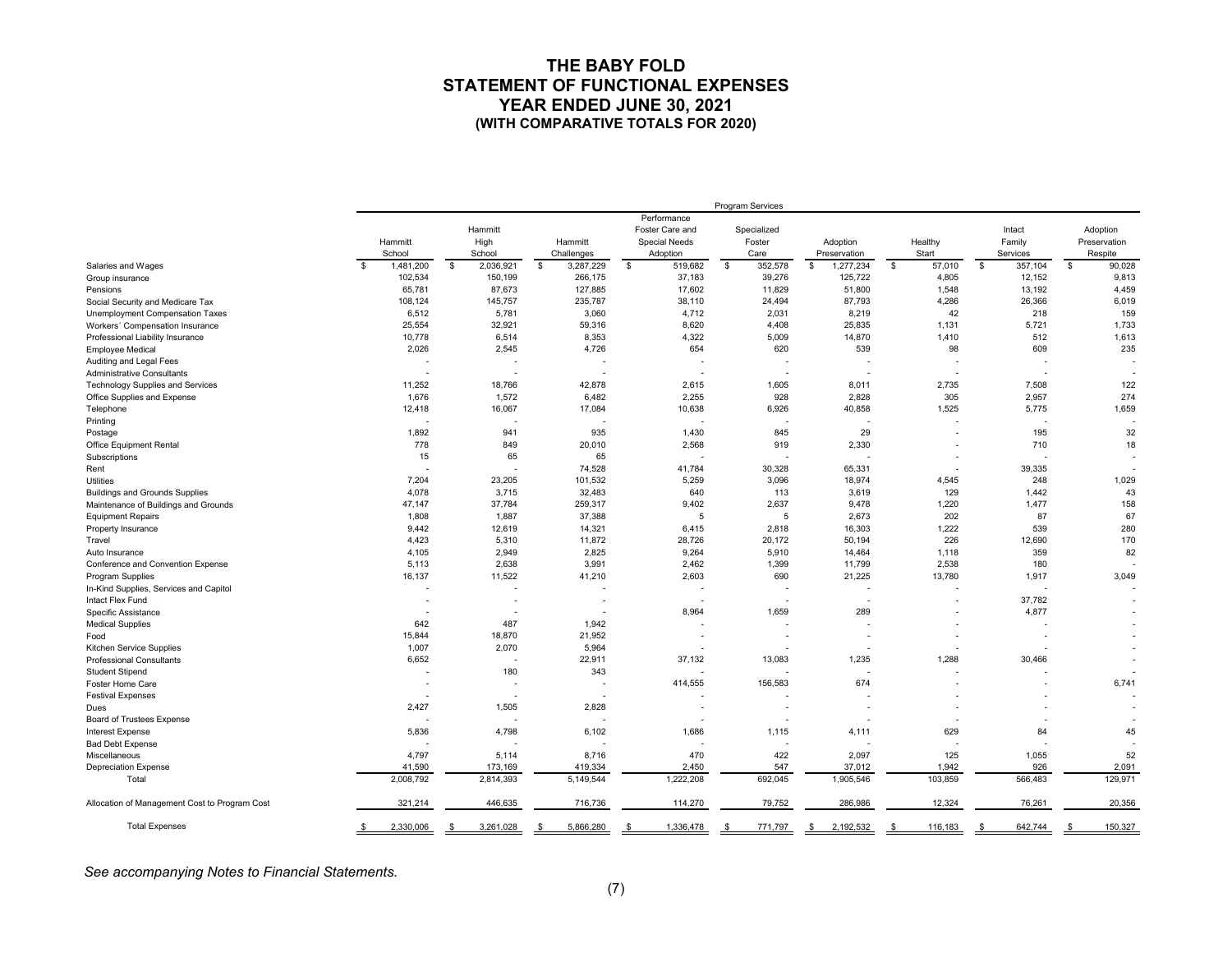### **THE BABY FOLD STATEMENT OF FUNCTIONAL EXPENSES (CONTINUED) YEAR ENDED JUNE 30, 2021 (WITH COMPARATIVE TOTALS FOR 2020)**

|                                               |                      |                       |                                 | <b>Program Services</b>  |                    |                              | <b>Support Services</b>   |                                    | <b>Total Expenses</b>        |                   |                    |
|-----------------------------------------------|----------------------|-----------------------|---------------------------------|--------------------------|--------------------|------------------------------|---------------------------|------------------------------------|------------------------------|-------------------|--------------------|
|                                               | Community<br>Schools | Choices               | Healthy<br>Families<br>Illinois | Prevention<br>Initiative | Care<br>Connection | Total<br>Program<br>Services | Management<br>and General | Public<br>Relations                | Total<br>Support<br>Services | 2021              | 2020               |
| Salaries and Wages                            | S.<br>142,653        | $\sqrt{3}$<br>160,384 | S.<br>242,905                   | 192,079<br>\$            | 54,386<br>-S       | s<br>10,251,393              | \$<br>1,136,655           | $\overline{\mathbf{s}}$<br>373,465 | $\mathbb{S}$<br>1,510,120    | \$<br>11,761,513  | 11,720,676<br>\$   |
| Group insurance                               | 12,728               | 22,053                | 17.977                          | 18,472                   | 1,055              | 820,144                      | 78,226                    | 10.773                             | 88,999                       | 909,143           | 853,601            |
| Pensions                                      | 5,422                | 7,651                 | 8,233                           | 7,743                    | 1,960              | 412,778                      | 24,381                    | 12,994                             | 37,375                       | 450,153           | 447,092            |
| Social Security and Medicare Tax              | 10,314               | 11,222                | 17,624                          | 13,481                   | 4,102              | 733,479                      | 79,399                    | 28,155                             | 107,554                      | 841,033           | 834,647            |
| Unemployment Compensation Taxes               | 70                   | 90                    | 251                             |                          |                    | 31,145                       | (8,030)                   | 735                                | (7, 295)                     | 23,850            | 32,492             |
| Workers' Compensation Insurance               | 3,467                | 2,277                 | 4,600                           | 3,161                    | 1,032              | 179,776                      | 6,638                     | 2,248                              | 8,886                        | 188,662           | 211,049            |
|                                               | 1,071                | 343                   | 2,827                           | 1,666                    | ٠                  | 59,288                       |                           |                                    |                              | 59,288            | 63,571             |
| Professional Liability Insurance              |                      |                       | 45                              |                          |                    |                              |                           | 264                                |                              | 34,786            | 40,346             |
| <b>Employee Medical</b>                       |                      |                       |                                 |                          |                    | 12,097                       | 22,425                    |                                    | 22,689                       |                   |                    |
| Auditing and Legal Fees                       |                      |                       |                                 |                          |                    |                              | 53,060                    |                                    | 53,060                       | 53,060            | 83,344             |
| <b>Administrative Consultants</b>             |                      |                       |                                 |                          |                    |                              | 84,631                    | $\overline{\phantom{a}}$           | 84,631                       | 84,631            | 86,772             |
| <b>Technology Supplies and Services</b>       | 120                  | 301                   | 3,292                           | 5,677                    |                    | 104,882                      | 162,979                   | 31,930                             | 194,909                      | 299,791           | 300,766            |
| Office Supplies and Expense                   | 170                  | 210                   | 903                             | 282                      |                    | 20,842                       | 19,509                    | 1,787                              | 21,296                       | 42,138            | 61,837             |
| Telephone                                     | 2,264                | 2.660                 | 7,594                           | 2,996                    | 1,948              | 130,412                      | 15,845                    | 1.799                              | 17,644                       | 148,056           | 118,378            |
| Printing                                      |                      |                       |                                 |                          |                    |                              | 209                       | 21,718                             | 21,927                       | 21,927            | 36,415             |
| Postage                                       | 278                  | 248                   | 433                             |                          |                    | 7,258                        | 4,271                     | 5,674                              | 9,945                        | 17,203            | 18,211             |
| Office Equipment Rental                       |                      | 83                    | 1,156                           |                          | ۰                  | 29,421                       | 3,783                     | 3,118                              | 6,901                        | 36,322            | 37,294             |
| Subscriptions                                 |                      |                       |                                 |                          |                    | 145                          | 13,120                    | 1,143                              | 14,263                       | 14,408            | 3,982              |
| Rent                                          |                      |                       | 16,686                          |                          | 1,054              | 269,046                      | 106,800                   |                                    | 106,800                      | 375,846           | 373,935            |
| Utilities                                     |                      | 727                   | 2,632                           | 943                      |                    | 169,394                      | 5,544                     | 11,361                             | 16,905                       | 186,299           | 154,953            |
| <b>Buildings and Grounds Supplies</b>         |                      | 194                   | 1,466                           | 26                       | ٠                  | 47,948                       | 3,165                     | 337                                | 3,502                        | 51,450            | 62,721             |
| Maintenance of Buildings and Grounds          |                      | 402                   | 1,165                           | 426                      |                    | 370,613                      | 19,845                    | 7,968                              | 27,813                       | 398,426           | 317,003            |
| <b>Equipment Repairs</b>                      | 285                  | 340                   | 407                             | 51                       | ٠                  | 45,205                       | 162                       | $\overline{2}$                     | 164                          | 45,369            | 52,808             |
| Property Insurance                            | 618                  | 670                   | 4,572                           | 301                      |                    | 70,120                       | 64,964                    | 2,381                              | 67,345                       | 137,465           | 99,655             |
| Travel                                        | 21                   | 1,704                 | 9,762                           | 626                      | 3,620              | 149,516                      | 605                       | 328                                | 933                          | 150,449           | 247,773            |
| Auto Insurance                                |                      | 1,372                 | 2,607                           |                          |                    | 45,055                       | 3,817                     | 209                                | 4,026                        | 49,081            | 52,149             |
| Conference and Convention Expense             | 824                  | 770                   | 6.338                           | 4,533                    | 1,559              | 44,144                       | 3,262                     | 1.274                              | 4,536                        | 48,680            | 132,566            |
| Program Supplies                              | 4,096                | 1,755                 | 3,454                           | 5,233                    | 448                | 127,119                      |                           |                                    |                              | 127,119           | 156,819            |
| In-Kind Supplies, Services and Capitol        |                      |                       | 4,782                           | 4,782                    |                    | 9,564                        |                           |                                    |                              | 9,564             | 170,490            |
| Intact Flex Fund                              |                      |                       |                                 |                          |                    | 37,782                       |                           |                                    |                              | 37,782            | 21,636             |
| Specific Assistance                           |                      |                       | 69                              | 440                      |                    | 16,298                       |                           |                                    |                              | 16,298            | 30,280             |
| <b>Medical Supplies</b>                       |                      |                       |                                 |                          |                    | 3,071                        |                           |                                    |                              | 3,071             | 1,024              |
| Food                                          |                      |                       |                                 |                          |                    | 56,666                       |                           |                                    |                              | 56,666            | 75,052             |
| Kitchen Service Supplies                      |                      |                       |                                 |                          |                    | 9,041                        |                           |                                    |                              | 9,041             | 9,779              |
| <b>Professional Consultants</b>               |                      |                       | 2,400                           | 6,083                    |                    | 121,250                      |                           |                                    |                              | 121,250           | 103,121            |
| <b>Student Stipend</b>                        |                      |                       |                                 |                          |                    | 523                          |                           |                                    | ٠                            | 523               | 8,780              |
| Foster Home Care                              |                      |                       |                                 |                          |                    | 578,553                      |                           |                                    | $\overline{a}$               | 578,553           | 359,859            |
| <b>Festival Expenses</b>                      |                      |                       |                                 |                          |                    |                              |                           | 36,110                             | 36,110                       | 36,110            | 94,231             |
| Dues                                          |                      |                       |                                 |                          |                    | 6,760                        | 48,580                    | 425                                | 49,005                       | 55,765            | 50,868             |
| Board of Trustees Expense                     |                      |                       |                                 |                          |                    |                              | 599                       |                                    | 599                          | 599               | 1,900              |
| <b>Interest Expense</b>                       |                      | 525                   | 895                             |                          |                    | 25,826                       | 5,011                     | 1,582                              | 6,593                        | 32,419            | 38,894             |
| <b>Bad Debt Expense</b>                       |                      |                       |                                 |                          |                    |                              | 298,770                   |                                    | 298,770                      | 298,770           |                    |
| Miscellaneous                                 | 84                   | 83                    | 265                             | 221                      | 75                 | 23,576                       | 37,366                    | 24,957                             | 62,323                       | 85,899            | 36,640             |
|                                               | 3,976                | 3,193                 | 6,460                           | 3,338                    | 1,138              | 697,166                      | 27,545                    | 11,290                             | 38,835                       | 736,001           | 724,394            |
| <b>Depreciation Expense</b>                   |                      |                       | 371,800                         |                          |                    |                              |                           | 594.027                            |                              | 18.634.459        | 18.327.803         |
| Total                                         | 188.461              | 219.257               |                                 | 272.560                  | 72,377             | 15,717,296                   | 2,323,136                 |                                    | 2,917,163                    |                   |                    |
| Allocation of Management Cost to Program Cost | 31,782               | 36,330                | 52,558                          | 37,849                   | 11,389             | 2,244,442                    | (2,323,136)               | 78,694                             | (2.244.442)                  |                   |                    |
| <b>Total Expenses</b>                         | 220,243              | 255,587<br>- \$       | 424.358                         | 310.409<br>\$            | 83,766             | 17,961,738<br>- \$           |                           | 672,721                            | 672,721<br>- 5               | 18,634,459<br>-\$ | 18,327,803<br>- \$ |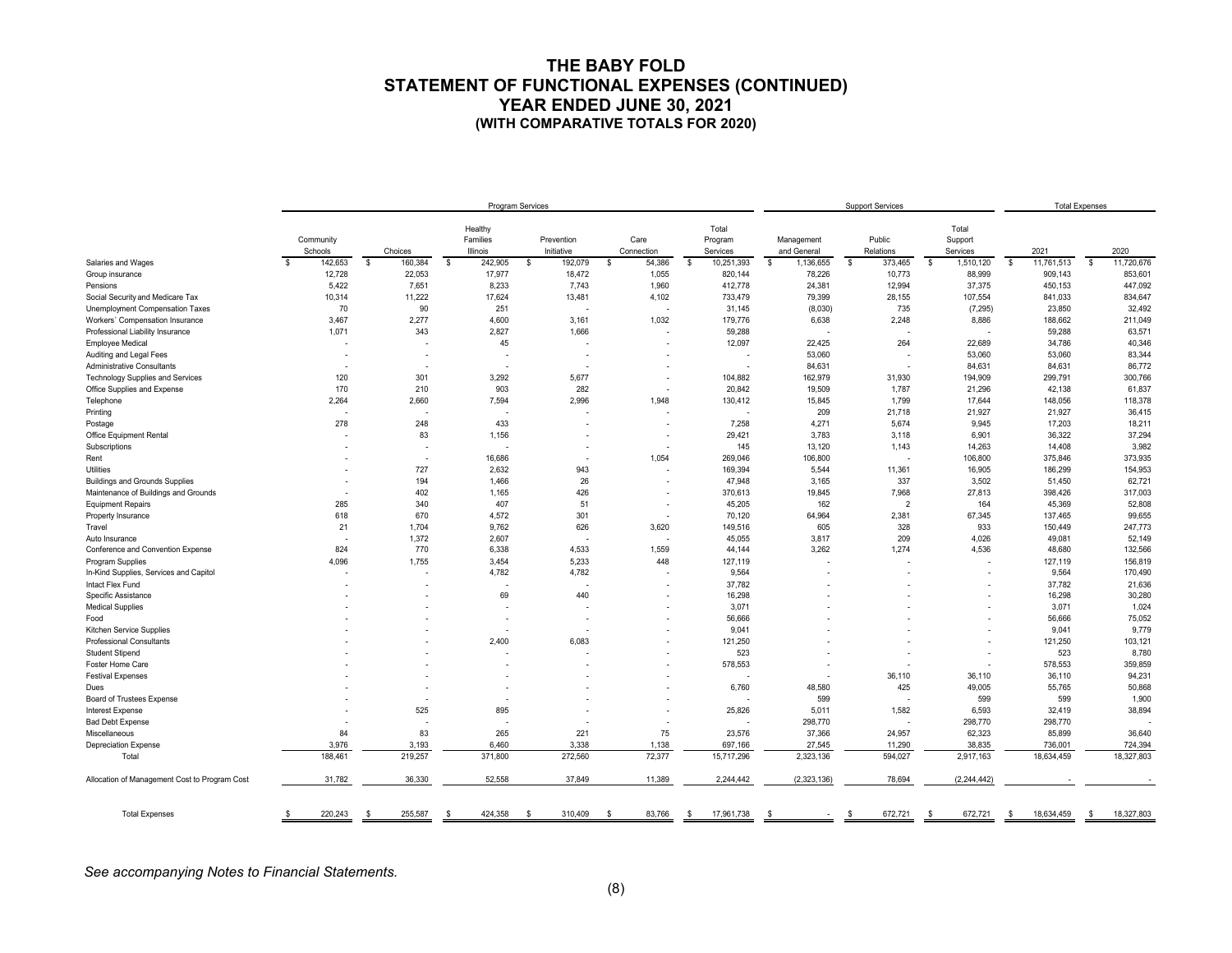# **THE BABY FOLD STATEMENT OF CASH FLOWS YEAR ENDED JUNE 30, 2021 (WITH COMPARATIVE TOTALS FOR 2020)**

|                                                                            | 2021            | 2020              |
|----------------------------------------------------------------------------|-----------------|-------------------|
| <b>CASH FLOWS FROM OPERATING ACTIVITIES</b>                                |                 |                   |
| Change in Net Assets                                                       | \$<br>3,721,185 | \$<br>(1,430,323) |
| Adjustments to Reconcile Change in Net Assets to Net Cash                  |                 |                   |
| Used by Operating Activities:                                              |                 |                   |
| Depreciation                                                               | 736,001         | 724,394           |
| Net (Gain) Loss on Investments, Realized and Unrealized                    | (4,036,851)     | 5,173             |
| Net Unrealized (Gain) Loss on Trust Held by Others                         | (399, 791)      | 19,075            |
| Contributions Restricted for Long-Term Investment                          | (13,700)        | (9, 450)          |
| Pension-Related Changes Other than Net Periodic Pension Cost               | (651, 978)      | 575,607           |
| (Increase) Decrease in Assets:                                             |                 |                   |
| <b>Accounts Receivable</b>                                                 | 322,316         | 121,833           |
| Inventories, Food and Grain                                                | 55,290          | 10,432            |
| <b>Prepaid Expenses</b>                                                    | (74, 047)       | 20,501            |
| Pledges Receivable                                                         | 2,250           | 5,450             |
| Increase (Decrease) in Liabilities:                                        |                 |                   |
| Accounts Payable and Accrued Expenses                                      | 117,392         | (2,651,178)       |
| Pension Payable                                                            | (47, 881)       | (26, 600)         |
| Deferred Revenue - Annuity Contracts                                       | (4, 121)        | (4, 119)          |
| Deferred Revenue - Program                                                 | (18, 716)       | 98,312            |
| Net Cash Used by Operating Activities                                      | (292, 651)      | (2,540,893)       |
| <b>CASH FLOWS FROM INVESTING ACTIVITIES</b>                                |                 |                   |
| Purchase of Investment Securities                                          | (2, 166, 068)   | (2,551,895)       |
| Proceeds from Sale of Investment Securities                                | 1,964,698       | 1,812,981         |
| Proceeds from Sale of Real Estate Investments                              | 1,100,000       |                   |
| Purchase of Property and Equipment                                         | (351, 146)      | (1, 199, 965)     |
| Net Cash Provided (Used) by Investing Activities                           | 547,484         | (1,938,879)       |
| <b>CASH FLOWS FROM FINANCING ACTIVITIES</b>                                |                 |                   |
| Contributions Restricted for Long-Term Investment                          | 13,700          | 9,450             |
| Net Borrowings (Payments) on Line of Credit                                | (2,500,000)     | 2,500,000         |
| Proceeds from Loan Payable under Paycheck Protection Program               |                 | 1,974,100         |
| Net Cash Provided (Used) by Financing Activities                           | (2,486,300)     | 4,483,550         |
| NET INCREASE (DECREASE) IN CASH AND CASH EQUIVALENTS                       | (2,231,467)     | 3,778             |
| Cash and Cash Equivalents - Beginning of Year                              | 5,241,805       | 5,238,027         |
| CASH AND CASH EQUIVALENTS - END OF YEAR                                    | \$<br>3,010,338 | \$<br>5,241,805   |
| SUPPLEMENTAL DISCLOSURE OF CASH FLOW INFORMATION<br>Cash Paid for Interest | 32,419          | 38,894            |
|                                                                            | \$              | \$                |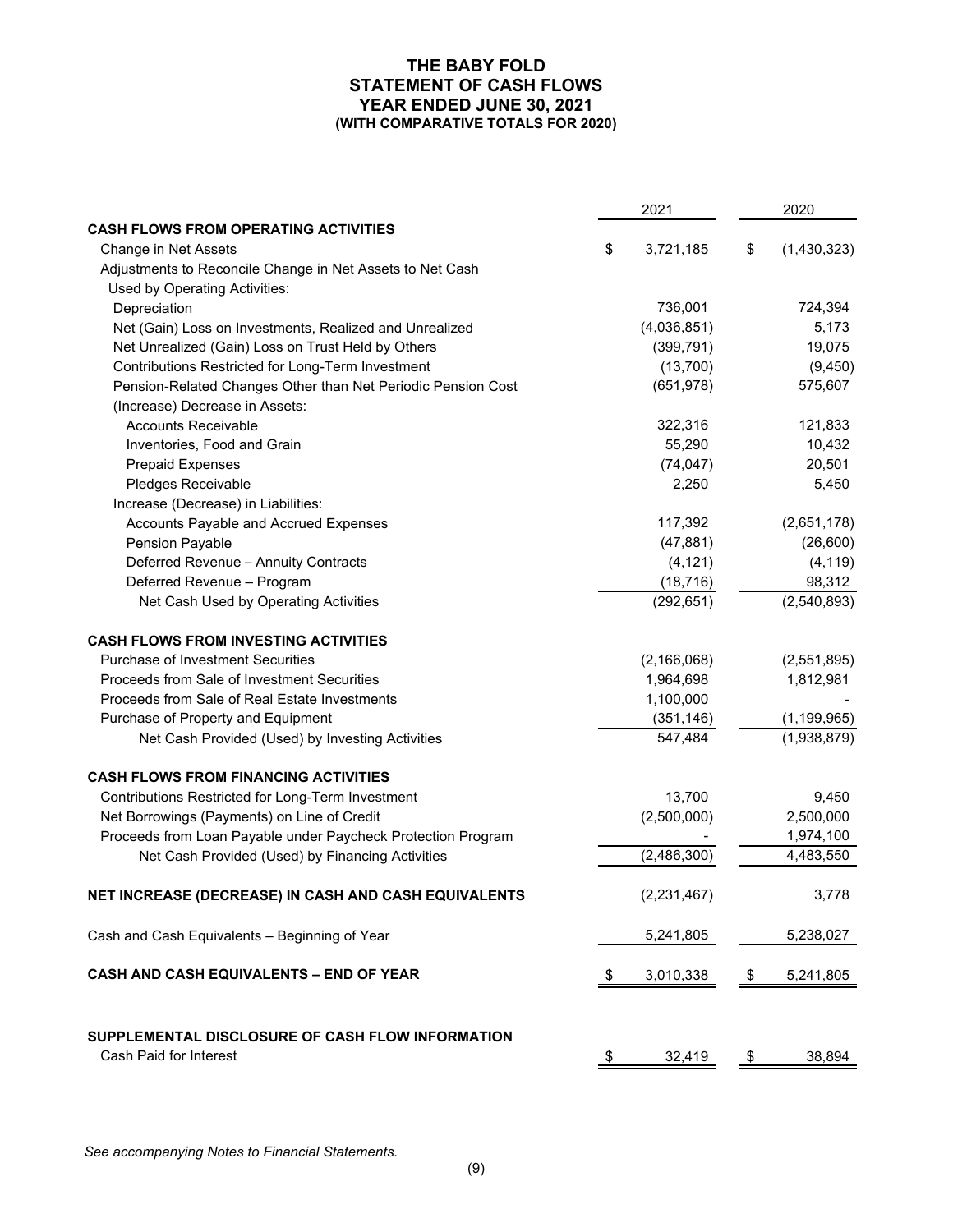# **NOTE 1 SUMMARY OF SIGNIFICANT ACCOUNTING POLICIES**

#### **Nature of Operations**

The Baby Fold (the Organization) is a nonprofit organization whose mission embodies Christian principles to help families and children develop the hope, courage, and love they need to become whole and healthy. Their vision is to transform children's lives by being the premier provider of mental health, education, and family services.

### **Financial Statement Presentation**

The financial statements separately identify the net assets of the Organization according to the legal restrictions placed on the assets by donors as follows:

*Net Assets Without Donor Restrictions* – Net assets available for use in general operations and not subject to donor (or certain grantor) restrictions.

*Net Assets With Donor Restrictions* – Net assets subject to donor- (or certain grantor-) imposed restrictions. Some donor-imposed restrictions are temporary in nature, such as those that will be met by the passage of time or other events specified by the donor. Other donor-imposed restrictions are perpetual in nature, where the donor stipulates that resources be maintained in perpetuity. Gifts of long-lived assets and gifts of cash restricted for the acquisition of long-lived assets are recognized as revenue when the assets are placed in service. Donor-imposed restrictions are released when a restriction expires, that is, when the stipulated time has elapsed, when the stipulated purpose for which the resource was restricted has been fulfilled, or both.

### **Revenue Recognition**

Revenues are reported as increases in net assets without donor restrictions unless use of the related assets is limited by donor-imposed restrictions. Expenses are reported as decreases in net assets without donor restrictions. Gains and losses on investments and other assets or liabilities are reported as increases or decreases in net assets without donor restrictions unless their use is restricted by explicit donor stipulation or by law. Expirations of restrictions on net assets (i.e., donor-stipulated purpose has been fulfilled and/or the stipulated time period has elapsed) are reported in the statements of activities as net assets released from restrictions.

Contributions, including unconditional promises to give, are recognized as revenues in the period received. Conditional promises to give are not recognized until they become unconditional, that is when the conditions on which they depend are substantially met. Contributions received with donor-imposed restrictions and the related gains and investment income that are met in the same year as received are reported as revenues without donor restrictions. Contributions of property and equipment without donor stipulations concerning the use of such long-lived assets are reported as revenues without donor restrictions. Contributions of cash or other assets to be used to acquire property and equipment with such donor stipulations are reported as revenues with donor restrictions; the restrictions are considered to be released at the time of acquisition of such long-lived assets. Contributions of assets other than cash are recorded at their estimated fair value in the period received.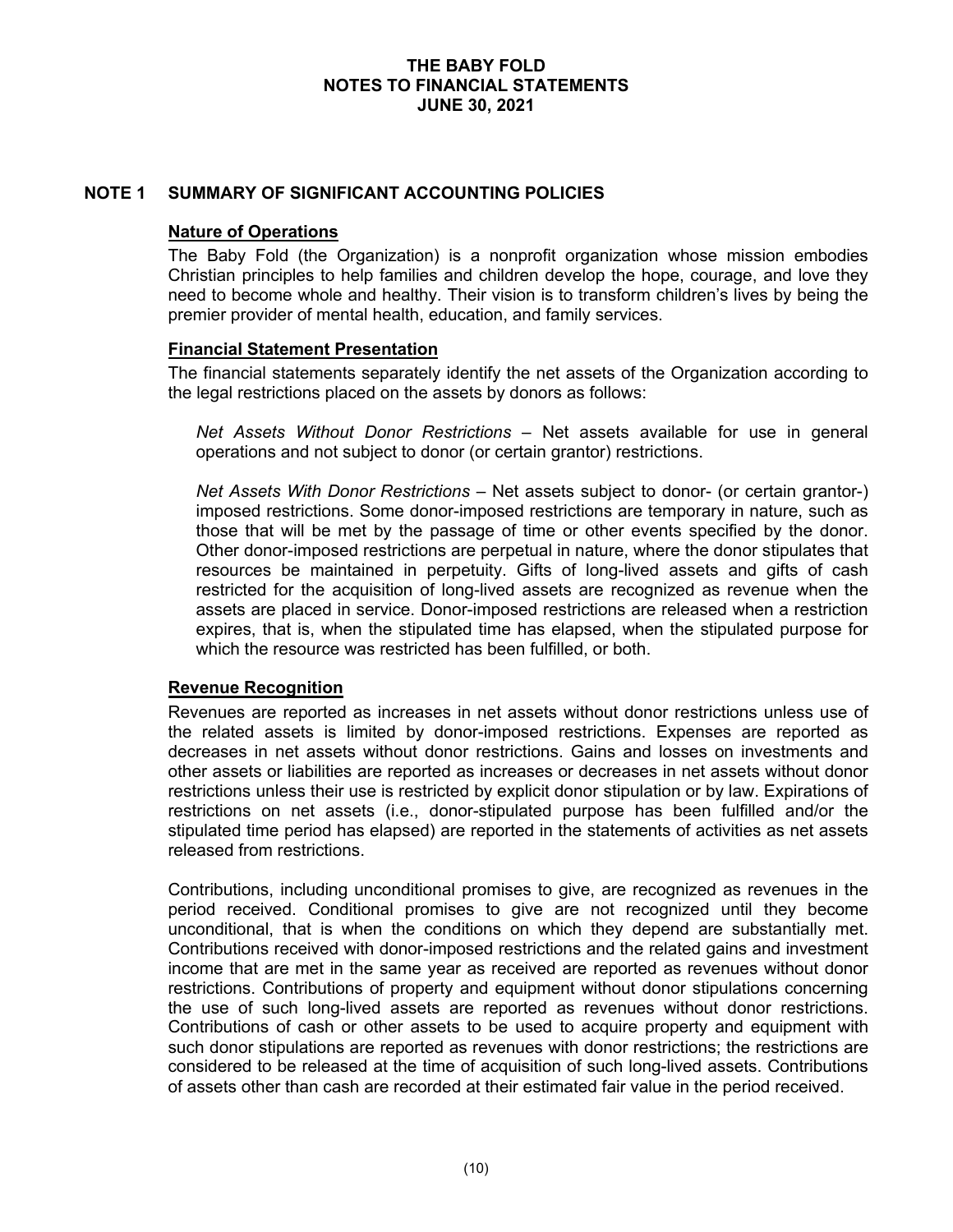# **NOTE 1 SUMMARY OF SIGNIFICANT ACCOUNTING POLICIES (CONTINUED)**

### **Revenue Recognition (Continued)**

Contributions of services shall be recognized if the services received (a) create or enhance nonfinancial assets or (b) require specialized skills, are provided by individuals possessing those skills, and would typically need to be purchased if not provided by donation.

### **Functional Allocation of Expenses**

The costs of providing the various programs and other activities have been summarized on a functional basis in the statement of functional expenses. Accordingly, certain costs have been allocated among program and supporting services benefited based on total personnel costs or other systematic bases.

### **Basis of Accounting**

The accompanying financial statements are prepared on the accrual basis of accounting.

#### **Use of Estimates**

The preparation of financial statements in conformity with accounting principles generally accepted in the United States of America requires management to make estimates and assumptions that affect the reported amounts of assets and liabilities and disclosure of contingent assets and liabilities at the date of the financial statements, and the reported amount of revenues and expenses during the reporting period. Actual results could differ from those estimates.

### **Cash and Cash Equivalents**

For the purposes of the statement of cash flows, cash equivalents are defined as all highly liquid instruments with an original maturity of three months or less.

#### **Accounts Receivable**

Accounts receivable represent amounts due from state and federal agencies for services provided under various grant contracts and amounts due from local governmental entities for tuition. Accounts receivable are stated at the invoice amount, net of accounts determined to be uncollectible and specifically written off.

Payments of accounts receivable are applied to the specific invoices or amounts billed to awarding agencies.

### **Investment Securities**

Investments in marketable securities with readily determinable fair values and all investments in debt securities are carried at fair value in the statement of financial position and realized and unrealized gains and losses are reflected in the statement of activities.

#### **Grain Inventories**

Grain inventories, considered to be investment assets of the Organization, are stated at fair value.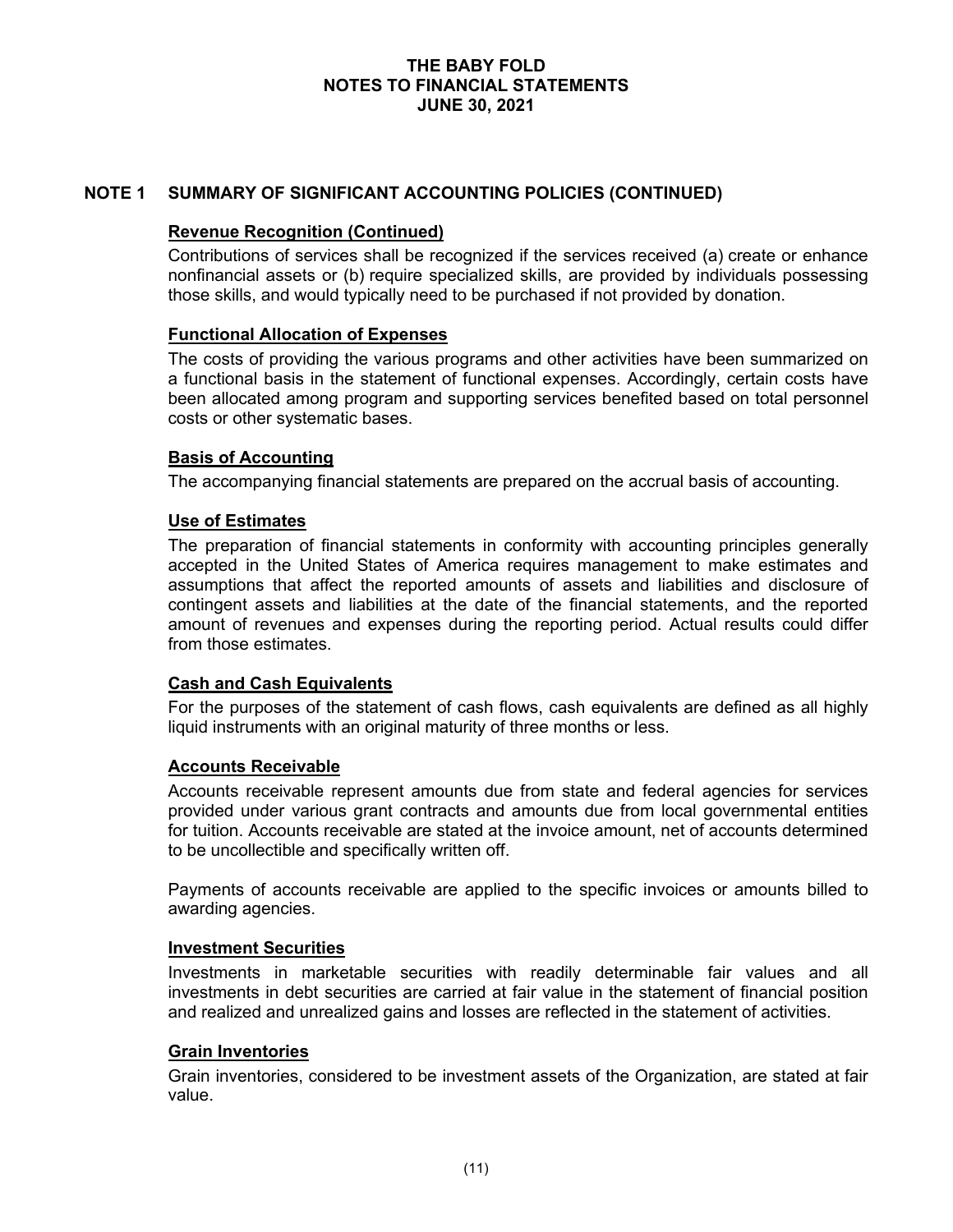# **NOTE 1 SUMMARY OF SIGNIFICANT ACCOUNTING POLICIES (CONTINUED)**

# **Investment in Real Estate**

Investment in real estate is carried at cost or estimated fair value at the date of receipt.

#### **Land, Buildings, and Equipment**

Physical assets acquired with a unit cost in excess of \$2,500 are capitalized as fixed assets. Items with a unit cost below this threshold is expensed in the year purchased. Buildings and equipment are stated at cost or at its estimated fair value at date of donation, if received as a gift, less accumulated depreciation. Depreciation is provided over the following estimated useful lives of the respective assets on a straight-line basis:

| Buildings and Improvements            | 10 to 35 Years |
|---------------------------------------|----------------|
| <b>Office Furniture and Equipment</b> | 5 to 10 Years  |
| <b>Transportation Equipment</b>       | 3 to 5 Years   |

### **Impairment of Long-Lived Assets**

The Organization reviews long-lived assets for impairment whenever events or changes in circumstances indicate the carrying amount of an asset may not be recoverable. Recoverability of assets to be held and used is measured by a comparison of the carrying amount of an asset to future undiscounted net cash flows expected to be generated by the asset. If such assets are considered to be impaired, the impairment to be recognized is measured by the amount by which the carrying amount of the assets exceeds the fair value of the assets. Assets to be disposed of are reported at the lower of carrying amount or the fair value less costs to sell.

### **Deferred Revenue**

Deferred revenue – annuity contracts is recorded as a liability when the contribution is received. This revenue will be recognized as income upon the death of the annuitant. Payments to the annuitant are reported as an expense of the Without Donor Restricted Investment Fund when paid. Deferred revenue – program is excess program revenue received for which related expense has not been incurred.

#### **Income Tax Status**

The Organization is a nonprofit organization and is exempt from federal income taxes under Section 501(c)(3) of the Internal Revenue Code. The Organization does not believe it has taken any uncertain tax positions and, accordingly, has not recorded any reserves for uncertain tax positions.

#### **Prior Year Summarized Information**

The financial statements include certain prior year summarized comparative information in total but not by net asset class. Such information does not include sufficient detail to constitute a presentation in conformity with accounting principles generally accepted in the United States of America. Accordingly, such information should be read in conjunction with the Organization's financial statements for the year ended June 30, 2020, from which the summarized information was derived.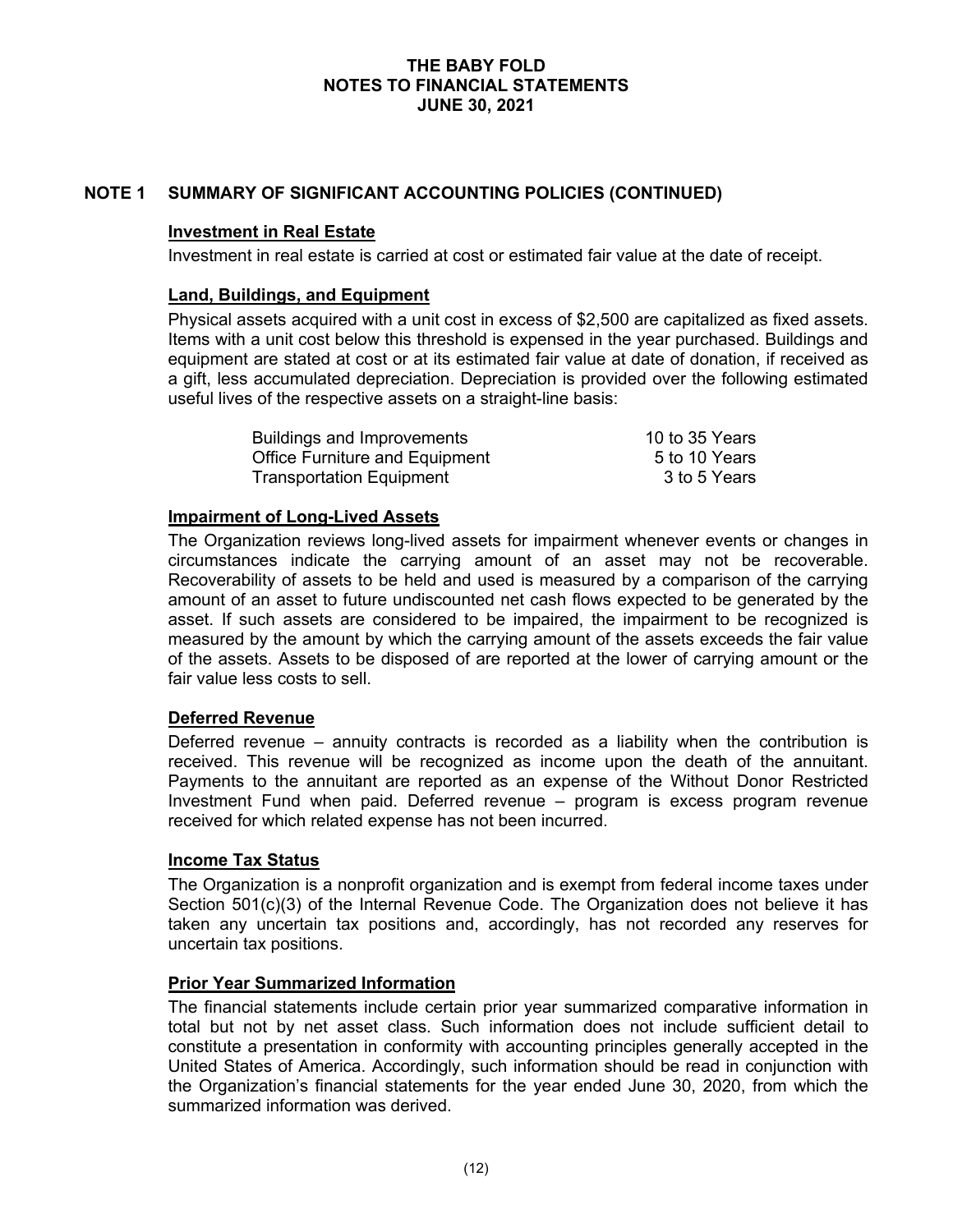# **NOTE 1 SUMMARY OF SIGNIFICANT ACCOUNTING POLICIES (CONTINUED)**

#### **Change in Accounting Principle**

In May 2014, the Financial Accounting Standards Board (FASB) issued Accounting Standards Update (ASU) 2014-09, *Revenue from Contracts with Customers (Topic 606)*. Subsequent to May 2014, the FASB issued six ASUs to clarify certain matters related to Topic 606. Topic 606 supersedes the revenue recognition requirements in FASB Accounting Standards Codification (ASC) 605, *Revenue Recognition*, and requires the recognition of revenue when promised goods or services are transferred to customers in an amount that reflects the consideration to which an entity expects to be entitled in exchange for those goods or services. The updates address the complexity of revenue recognition and provide sufficient information to enable financial statements users to understand the nature, amount, timing, and uncertainty of revenue and cash flows arising from contracts with customers.

The Organization's financial statements reflect the application of ASC 606 guidance beginning in 2020, with modified retrospective adoption. The adoption of ASU 2014-09 did not have a material impact the Organization's financial statements, business processes, controls or systems.

FASB issued ASU 2018-13 Fair Value Measurement (Topic 820): Disclosure Framework – Changes to the Disclosure Requirements for Fair Value Measurement. The ASU removes and modifies disclosure requirements retrospectively for nonpublic entities. Management has adopted this ASU during the year ended June 30, 2021.

### **Risks and Uncertainties**

The World Health Organization has declared the spread of Coronavirus Disease (COVID-19) a worldwide pandemic. The COVID-19 pandemic is having significant effects on global markets, supply chains, businesses, and communities. Specific to the Association, COVID-19 may impact various parts of its future operations and financial results. Management believes the Association is taking appropriate actions to mitigate the negative impact. However, the full impact of COVID-19 is unknown and cannot be reasonably estimated as these events are still developing.

### **Subsequent Events**

Management evaluated subsequent events through November 12, 2021, the date the financial statements were available to be issued.

# **NOTE 2 LIQUIDITY AND AVAILABILITY OF RESOURCES**

Financial assets available for general expenditure and other commitments, that is, without donor or other restrictions limiting their use, within one year of the statement of financial position date, comprise the following:

| Cash and Cash Equivalents | 3.007.838  |
|---------------------------|------------|
| Operating Investments     | 7.611.441  |
| Accounts Receivables      | 1.579.872  |
| Total. End of Year        | 12.199.151 |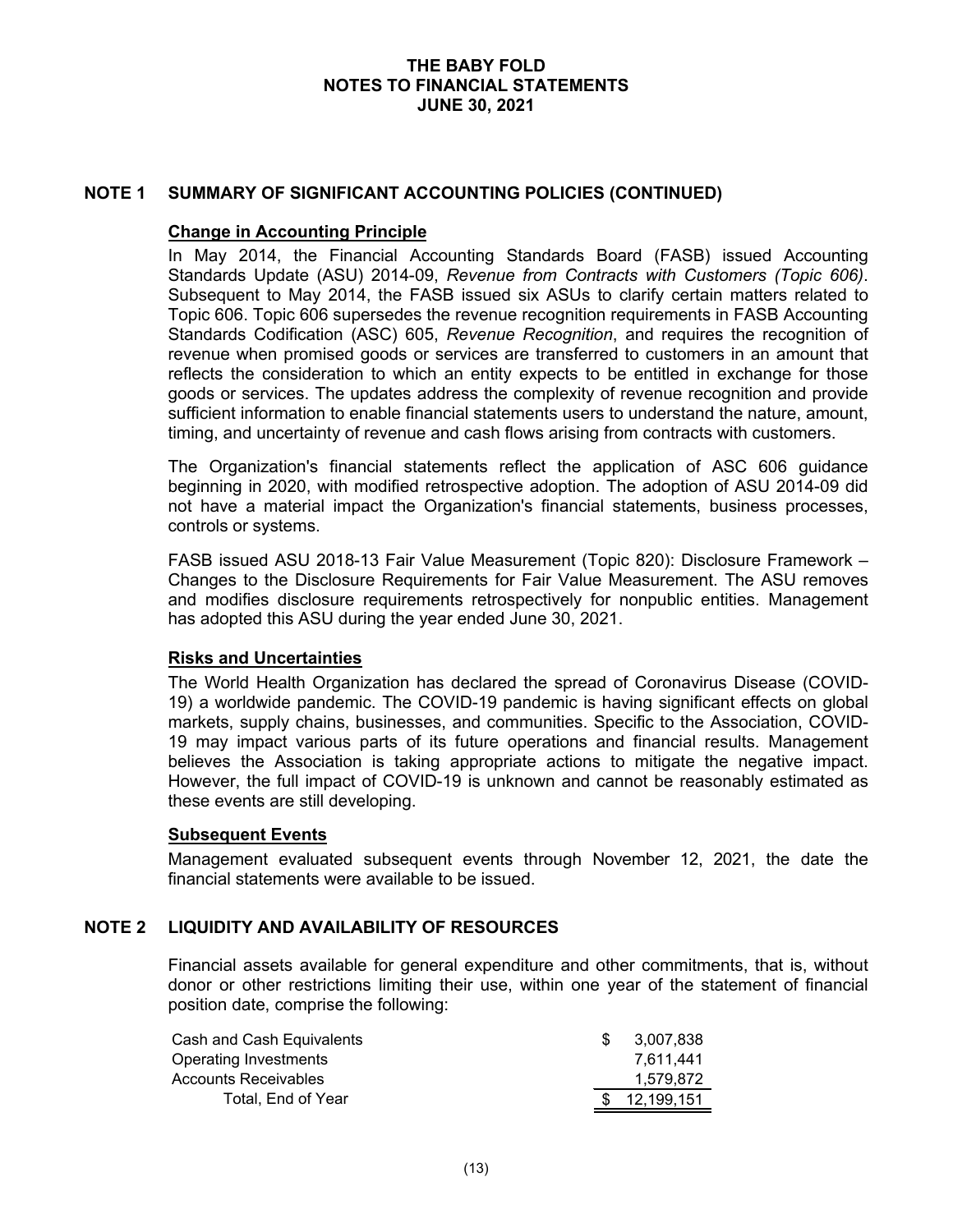### **NOTE 2 LIQUIDITY AND AVAILABILITY OF RESOURCES (CONTINUED)**

The net assets with donor restrictions are not included above as they are not considered available for general expenditure. The Organization's operating investments of \$7,611,441 at June 30, 2021 are included in Note 3. Although the Organization does not intend to spend from the investment portfolio, these amounts could be made available if necessary. Additionally, as part of the liquidity management plan, as the need arises, the Organization invests cash in excess of daily requirements in short-term investments, CDs, and money market funds.

#### **NOTE 3 INVESTMENT SECURITIES**

Investment securities are presented in the financial statements at fair value. The following reflects the cost and fair value of investment securities at June 30, 2021:

|                            | Cost          | Fair Value |
|----------------------------|---------------|------------|
| Corporate Bonds            | \$<br>391,843 | 395,967    |
| Corporate Stock            | 1,332,887     | 5,039,607  |
| U.S. Government Securities | 701.494       | 713,902    |
| Mutual Funds               | 4,926,663     | 6,402,397  |
| Alternative Investments    | 144.031       | 423.984    |
| Total. End of Year         | 7,496,918     | 12,975,857 |

The following schedule summarizes the investment return and its classification in the statement of activities for the year ended June 30, 2021:

| Interest                                    | S | 27.411    |
|---------------------------------------------|---|-----------|
| <b>Dividends</b>                            |   | 153,882   |
| Net Realized/Unrealized Gain on Investments |   | 4,036,851 |
| Investment Gain from Securities             |   | 4,218,144 |
| Net Farm Rental Income                      |   | 55,995    |
| <b>Investment Fees</b>                      |   | (102,300) |
| Net Investment Income                       |   | 4,171,839 |

Investment securities, in general, are exposed to various risks, such as interest rate, credit, and overall market volatility. Accordingly, it is reasonably possible that changes in the value of investments will occur in the near term and that such changes could be material in amount in relation to the carrying value of investments.

# **NOTE 4 INVESTMENTS IN REAL ESTATE**

The Organization has acquired real estate as beneficiary under various wills and trusts established by individuals. The following reflects the real estate holdings: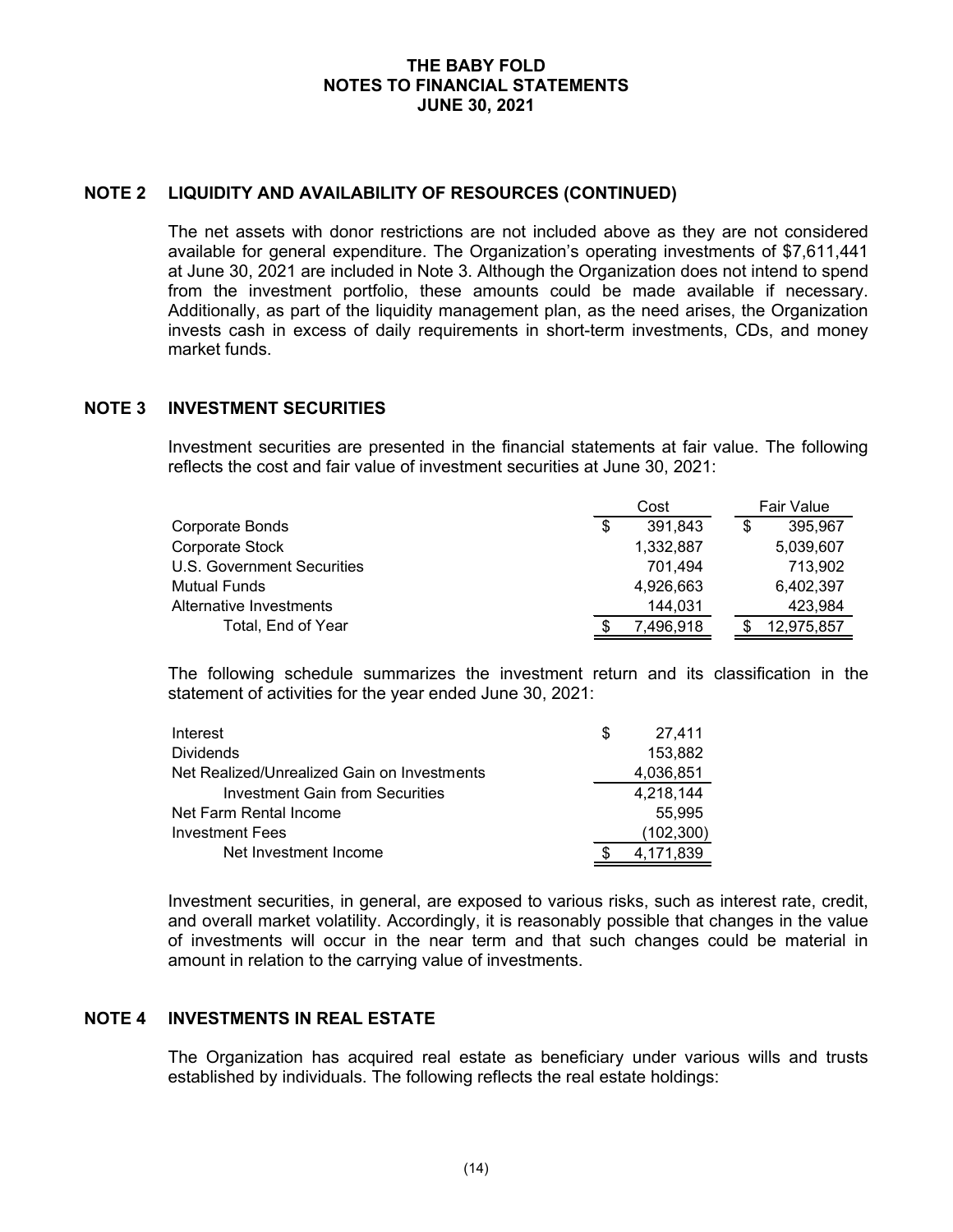# **NOTE 4 INVESTMENTS IN REAL ESTATE (CONTINUED)**

|                                  |   |               | Estimated     |
|----------------------------------|---|---------------|---------------|
|                                  |   | Fair Value at | Fair Value at |
| Description                      |   | Date of Gift  | June 30, 2021 |
| Mary J. Cornell - 160 Acres      | S | 56.000        | 1,416,000     |
| Alta Johnston - 229 Acres        |   | 114,500       | 2,290,000     |
| Rosetta Fox Courtney - 112 Acres |   | 55.730        | 590.738       |
| Irene Blum - 80 Acres            |   | 200,485       | 952,000       |
| Total                            |   | 426,715       | 5,248,738     |

The Organization sold one piece of farm land in the fiscal year ending June 30, 2021 which resulted in a realized gain of \$1,036,014 for 132 acres sold.

# **NOTE 5 INVESTMENTS HELD IN TRUST BY OTHERS**

The Organization receives cash distributions from the trusts listed below. In accordance with the trust agreements, the principal is generally retained by the trust in perpetuity with the income being distributed periodically.

The following values for each trust represent the Organization's share of the fair value of the trust at June 30, 2021 as provided by the outside fiscal agent:

| James B. Kennedy Trust                    | \$<br>787,886 |
|-------------------------------------------|---------------|
| O. V. Douglass Trust                      | 164,903       |
| <b>Charles Ockerman Trust</b>             | 358,395       |
| <b>Bessie Row trust</b>                   | 57,659        |
| Nina Bozarth Trust                        | 447,523       |
| <b>Maude Scranton Trust</b>               | 417,010       |
| <b>Genevieve Moyer Trust</b>              | 648,731       |
| <b>Thomas Campbell Trust</b>              | 1,325,897     |
| Total Investments Held in Trust by Others | 4,208,004     |

The income from these trusts for the year has been included as other revenue in the statement of activities as both revenue without donor restrictions in the Investment Fund and revenue with donor restrictions in the Endowment Fund as follows:

| Cash Distributions (Without Donor Restrictions)  | 186.370 |
|--------------------------------------------------|---------|
| Increase in Fair Value (With Donor Restrictions) | 399.791 |
| Total                                            | 586.161 |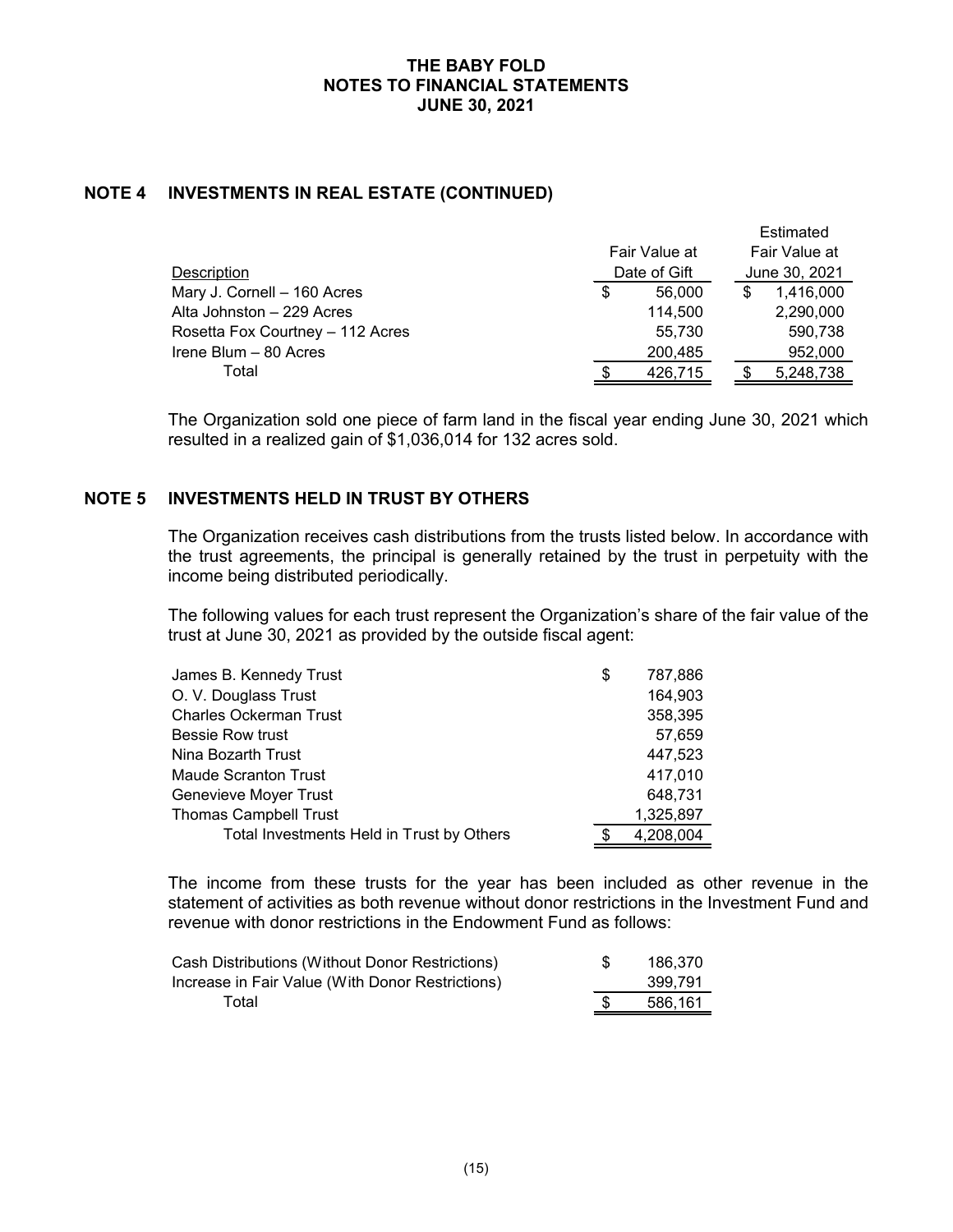# **NOTE 6 FAIR VALUE MEASUREMENTS**

Accounting principles generally accepted in the United States of America establish a framework for measuring fair value. That framework provides a fair value hierarchy that prioritizes the inputs to valuation techniques used to measure fair value. The hierarchy gives the highest priority to unadjusted quoted prices in active markets for identical assets or liabilities (Level 1 measurements) and the lowest priority to unobservable inputs (Level 3 measurements). The three levels of the fair value hierarchy are described below:

*Level 1 –* Inputs to the valuation methodology are unadjusted quoted prices for identical assets or liabilities in active markets that the Organization has the ability to access.

*Level 2 –* Inputs to the valuation methodology include:

- quoted prices for similar assets or liabilities in active markets;
- quoted prices for identical or similar assets or liabilities in inactive markets;
- inputs other than quoted prices that are observable for the asset or liability;
- inputs that are derived principally from or corroborated by observable market data by correlation or other means.

If the asset or liability has a specified (contractual) term, the Level 2 input must be observable for substantially the full term of the asset or liability.

*Level 3 –* Inputs to the valuation methodology are unobservable and significant to the fair value measurement.

A significant portion of Organization's investments are held through limited partnerships and commingled funds for which fair value is estimated using net asset values (NAV) reported by fund managers as a practical expedient for fair value measurements. GAAP allows such NAV measured investments to be excluded from the categories in the fair value hierarchy.

The asset's or liability's fair value measurement level within the fair value hierarchy is based on the lowest level of any input that is significant to the fair value measurement. Valuation techniques used need to maximize the use of observable inputs and minimize the use of unobservable inputs.

Following is a description of the valuation methodologies used for assets measured at fair value. There have been no changes in the methodologies used at June 30, 2021.

*Common Stock and Mutual Funds:* Valued at the closing price reported on the active market on which the individual securities are traded.

*U.S. Government Securities and Corporate Bonds:* Valued at the most recent price of the equivalent quoted yield for such securities, or those of comparable maturity, quality, and type.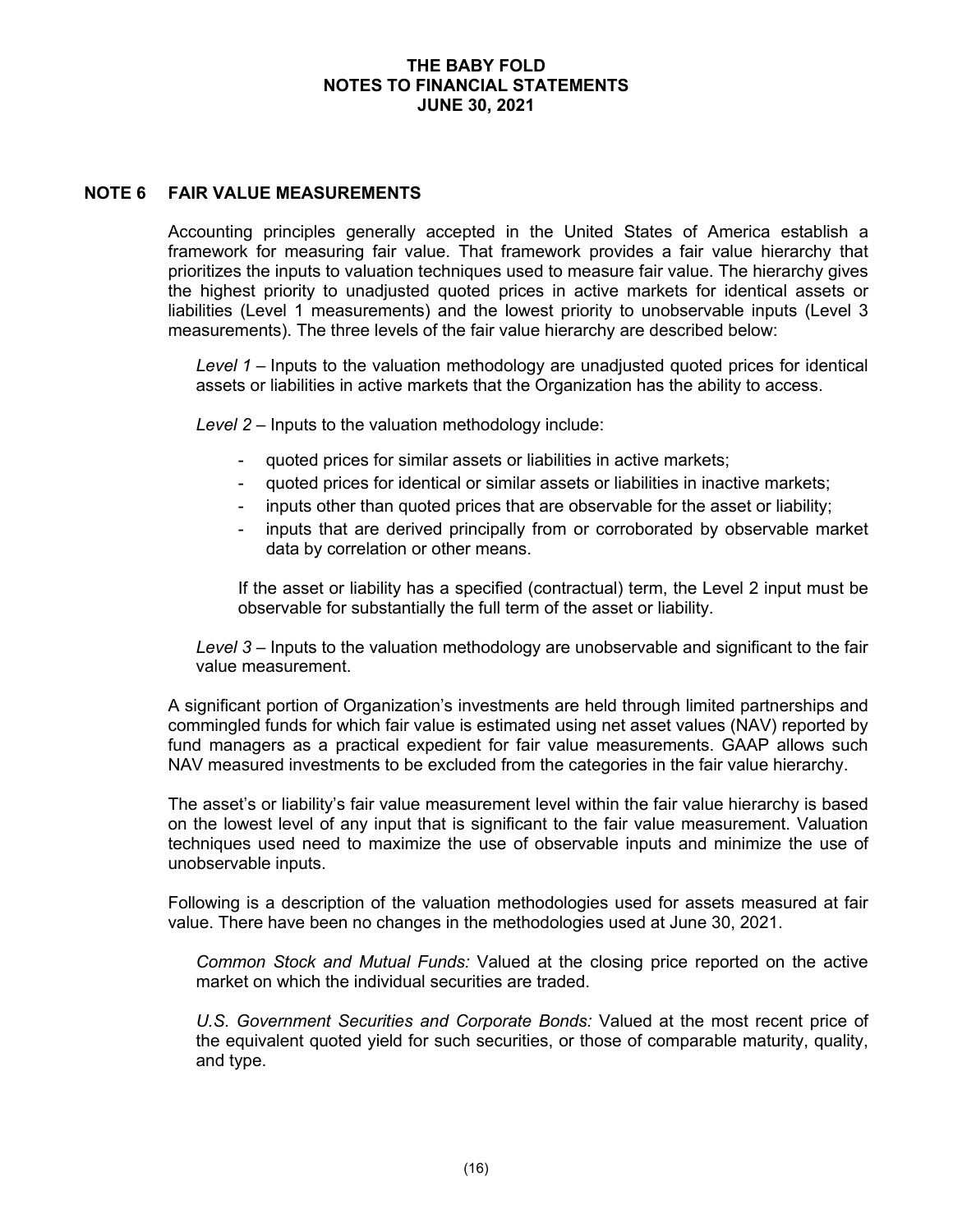#### **NOTE 6 FAIR VALUE MEASUREMENTS (CONTINUED)**

*Alternative Investments:* Valued based on information provided by the manager of the various funds, developed utilizing net asset value, prices or quotes of similar assets of liabilities, or other discounted cash flow models.

*Grain Inventories:* Valued by an investment manager based on an active elevator grain price.

*Investments Held in Trust by Others*: These are valued by a third-party trustee and consist of a variety of investments. Since the lowest level of input that is significant to the fair value measurement must be used for determination and the Organization is restricted from being able to redeem the investments, they are not considered to be traded on an active market and, therefore, are classified as Level 3.

The methods described above may produce a fair value calculation that may not be indicative of net realizable value or reflective of future fair values. Furthermore, while the Organization believes its valuation methods are appropriate and consistent with other market participants, the use of different methodologies or assumptions to determine the fair value of certain financial instruments could result in a different fair value measurement at the reporting date.

The following table sets forth by level, within the fair value hierarchy, the Organization's assets at fair value as of June 30, 2021:

|                                   | Assets at Fair Value as of June 30, 2021 |                      |    |           |     |                |    |           |                 |  |
|-----------------------------------|------------------------------------------|----------------------|----|-----------|-----|----------------|----|-----------|-----------------|--|
|                                   |                                          | <b>NAV Practical</b> |    |           |     |                |    |           |                 |  |
|                                   |                                          | Level 1              |    | Level 2   |     | Level 3        |    | Expedient | Total           |  |
| Common Stock                      | S                                        | 5,039,607            | \$ |           | \$  | $\blacksquare$ | \$ | -         | 5,039,607<br>\$ |  |
| U.S. Government Securities        |                                          |                      |    | 713.902   |     |                |    |           | 713,902         |  |
| <b>Mutual Funds</b>               |                                          | 6,402,397            |    |           |     |                |    | -         | 6.402.397       |  |
| Corporate Bonds                   |                                          |                      |    | 395.967   |     |                |    |           | 395.967         |  |
| Alternative Investments           |                                          |                      |    |           |     |                |    | 423.984   | 423.984         |  |
| <b>Grain Inventories</b>          |                                          | 29.800               |    |           |     |                |    |           | 29.800          |  |
| Investments Held in Trust         |                                          |                      |    |           |     |                |    |           |                 |  |
| by Others                         |                                          |                      |    |           |     | 4,208,004      |    |           | 4,208,004       |  |
| <b>Total Assets at Fair Value</b> | \$.                                      | 11,471,804           | S  | 1,109,869 | \$. | 4,208,004      | \$ | 423,984   | \$17,213,661    |  |

#### **Assets Measured at Net Asset Value (or its Equivalent)**

|                 | Unfunded    | Redemption | Redemption    |
|-----------------|-------------|------------|---------------|
| Net Asset Value | Commitments | Frequency  | Notice Period |

The venture capital fund, which is invested primarily in privately held companies, has an expected life of approximately seven years.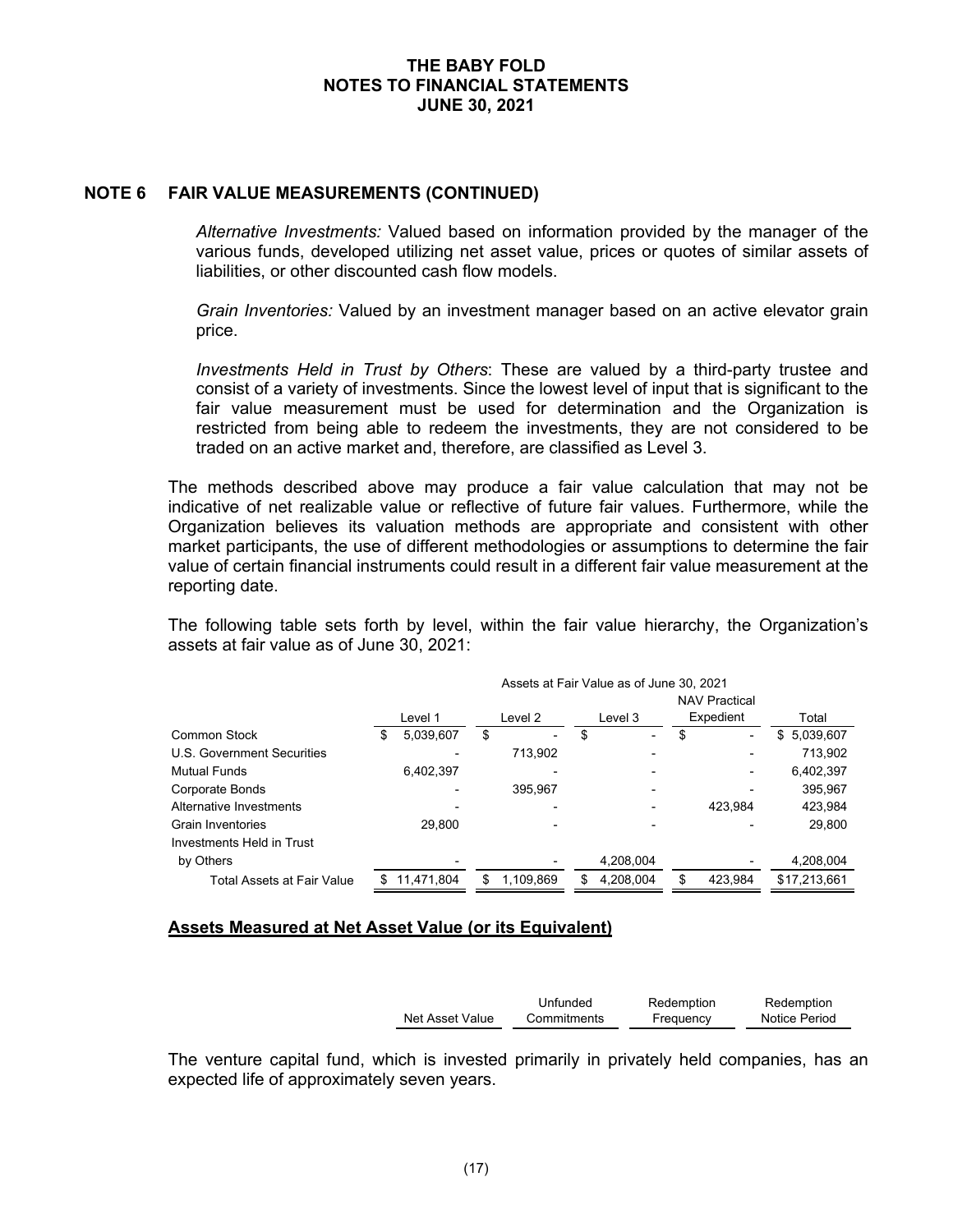# **NOTE 7 LAND, BUILDINGS, AND EQUIPMENT**

The following is a summary of land, buildings, and equipment at June 30, 2021:

|               |                  |                             |           |                   | <b>Current Year</b> |
|---------------|------------------|-----------------------------|-----------|-------------------|---------------------|
| Cost          |                  |                             |           |                   | Depreciation        |
| \$<br>772,773 | \$<br>199.228    | \$                          | 573.545   | \$                | 14,469              |
| 17,921,243    | 9,677,302        |                             | 8,243,941 |                   | 531,189             |
|               |                  |                             |           |                   |                     |
|               |                  |                             |           |                   |                     |
|               |                  |                             |           |                   |                     |
| 1,142,796     | 894.335          |                             | 248.461   |                   | 171,277             |
|               |                  |                             |           |                   |                     |
| 65.181        | 56.543           |                             | 8.638     |                   | 4.277               |
| 325,186       | 305.117          |                             | 20.069    |                   | 14,789              |
| 20,227,179    | \$<br>11,132,525 |                             | 9,094,654 | \$                | 736,001             |
|               |                  | Accumulated<br>Depreciation |           | <b>Book Value</b> |                     |

### **NOTE 8 LINE OF CREDIT**

The Organization entered into a \$2,750,000 revolving line of credit agreement with U.S. Bank. The agreement is secured by all investments of the Organization held at the bank and will remain open as long as the assets remain with U.S. Bank. As a result of this arrangement, amounts drawn against the line of credit are due at the time that the assets are withdrawn from the bank. The line bears an interest rate of 2.25%. The line of credit was paid off during the year.

### **NOTE 9 LOAN PAYABLE UNDER PAYROLL PROTECTION PROGRAM**

In April 2020, the Organization received a loan from a bank in the amount of \$1,974,100 to fund payroll, rent, utilities, and interest on mortgages and existing debt through the Paycheck Protection Program (the "PPP Loan"). The original loan agreement was written prior to the PPP Flexibility Act of 2020 (June 5, 2020) and was due over 24 weeks deferred for six months. Subsequent to this, the law changed the loan deferral terms retroactively. The PPP Flexibility Act and subsequent regulations supersede the loan agreement. The PPP Loan bears interest at a fixed rate of 1.0% per annum, with the first six months of interest deferred, has a term of two years, and is unsecured and guaranteed by the U.S.

Small Business Administration. Payment of principal and interest is deferred until the date on which the amount of forgiveness is remitted to the lender or, if the Organization fails to apply for forgiveness within 10 months after the covered period, then payment of principal and interest shall begin on that date. These amounts may be forgiven subject to compliance and approval based on the timing and use of these funds in accordance with the program. To the extent that all or part of the PPP Loan is not forgiven, the Organization will be required to pay interest on the PPP Loan at a rate of 1.0% per annum, and commencing in May 2021 principal and interest payments will be required through the maturity date in May 2022.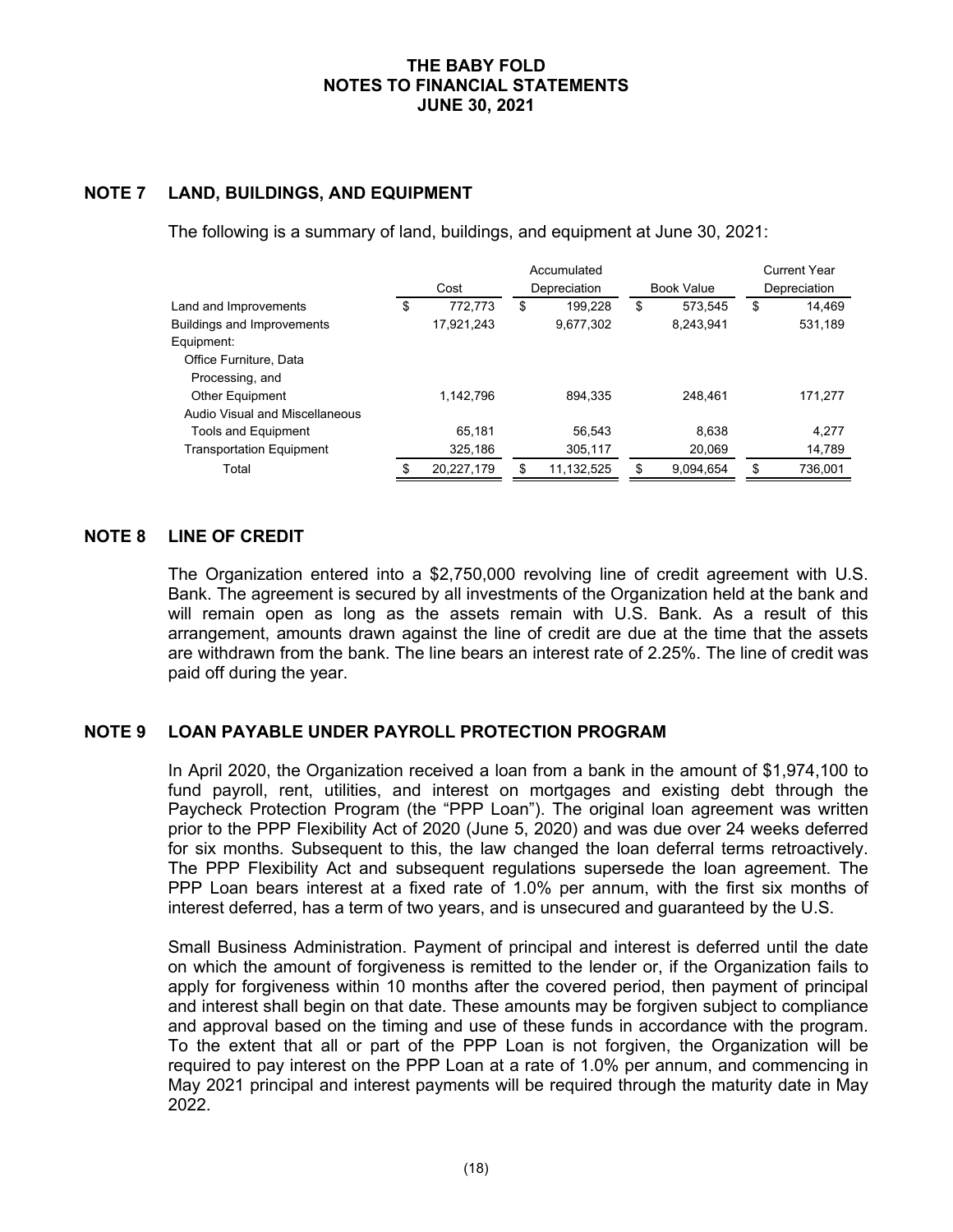# **NOTE 9 LOAN PAYABLE UNDER PAYROLL PROTECTION PROGRAM (CONTINUED)**

Subsequent to year-end, the Organization received partial forgiveness of the PPP Loan in the amount of \$527,755.

# **NOTE 10 NET ASSETS WITH DONOR RESTRICTIONS**

Net assets with donor restrictions at June 30, 2021, are as follows:

|                                                    | Held in |            | Purpose |              |
|----------------------------------------------------|---------|------------|---------|--------------|
|                                                    |         | Perpetuity |         | Restrictions |
| Robert Thomas                                      | \$      | 14.425     | \$      |              |
| Alta W. Johnston                                   |         | 114.500    |         |              |
| Catharine Bell                                     |         | 260,163    |         |              |
| Friends of the Fold                                |         | 5,256      |         |              |
| <b>Charles Prussner</b>                            |         | 20,000     |         |              |
| Luella E. Schultze                                 |         | 2,000      |         |              |
| Dora Myers                                         |         | 11,484     |         |              |
| Jean and William Hammitt                           |         | 25,000     |         |              |
| Christian Life Fund                                |         | 126,940    |         |              |
| Investments Held in Trust by Others (Note 5)       |         | 4,208,004  |         |              |
| Supporting Early Intervention for Family Stability |         | 769,326    |         |              |
| Ed Scharf Endowment Fund                           |         | 3,625,468  |         | 513,644      |
| Other                                              |         |            |         | 2,500        |
| Total Restricted Net Assets                        |         | 9,182,566  |         | 516.144      |

# **NOTE 11 PENSION PLANS**

The Organization has a noncontributory, defined benefit pension plan covering all employees who met certain eligibility requirements. The Plan provides benefits based on the highest consecutive three-year average salary. The Organization's funding policy is to make an annual contribution in accordance with the actuarial computation provided by the plan's actuary. Effective July 1, 2009, this plan was frozen and no new employees were allowed to enter the Plan.

The Organization also has a 403(b) plan to which employees may contribute. The board of directors determines annually if any matching contributions will be made by the Organization. During 2021, the Organization matched the lesser of 50% of the amount of employee contributions or 2% of employee wages. Additionally, the Organization contributed, on a quarterly basis, 1% of wages for employees with 10 to 14 years of service and 2% of wages for employees with 15 years of service or more.

The amount charged to expense for the Organization's retirement plans includes \$192,119 of defined benefit pension cost, \$169,958 for matching the employees' contributions to their 403(b) Plan, and \$84,446 in nonelective additional contributions for the 403(b) Plan.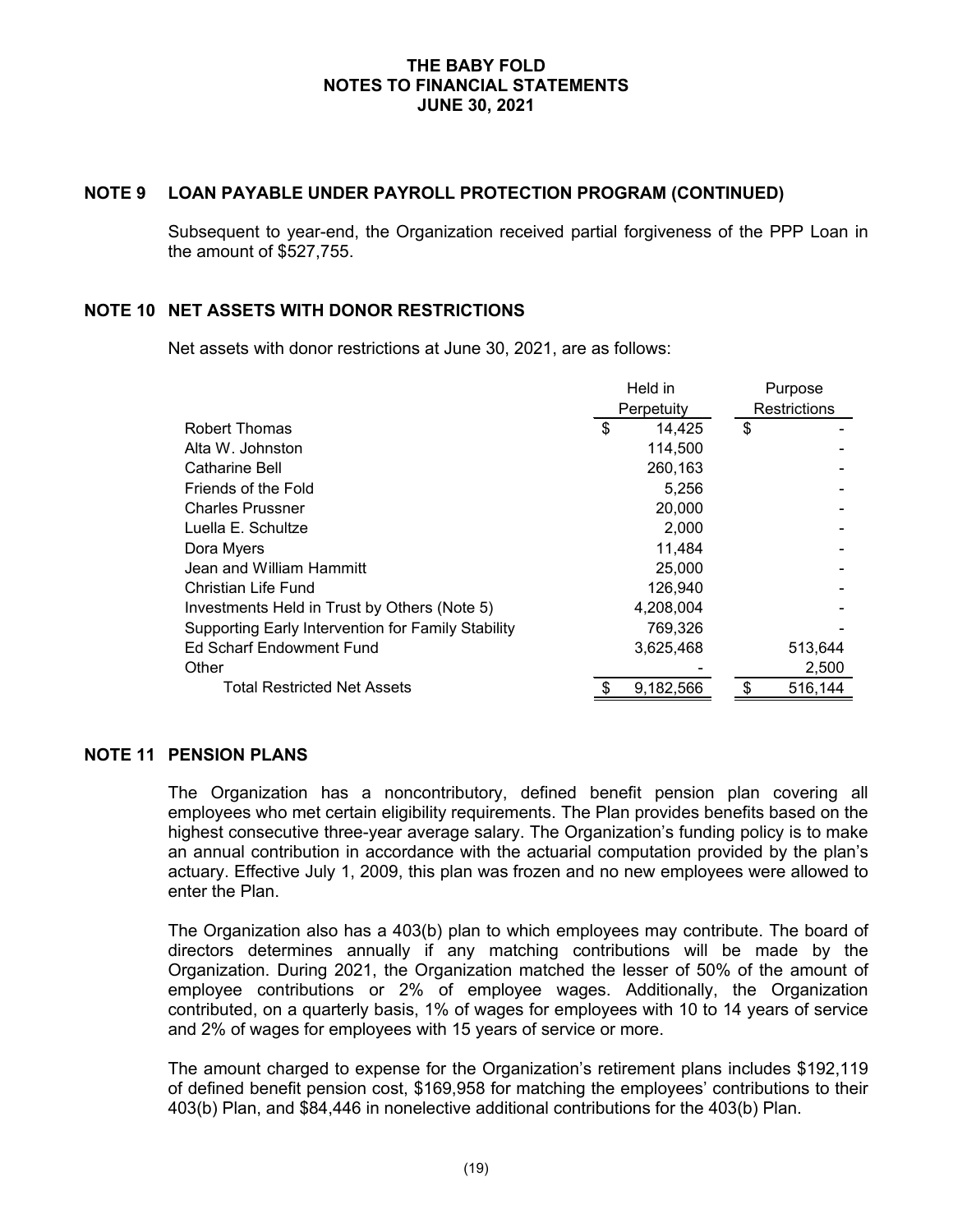# **NOTE 11 PENSION PLANS (CONTINUED)**

The Organization uses a June 30 measurement date for the defined benefit pension plan.

Net pension cost for the Organization's defined benefit pension plan consisted of the following components for the year ended June 30, 2021:

| Interest Cost                                  | \$<br>119,887 |
|------------------------------------------------|---------------|
| <b>Expected Return on Plan Assets</b>          | (124, 515)    |
| Recognition of Net Loss                        | 121,000       |
| <b>Net Pension Cost</b>                        | 116,372       |
| Weighted-Average Assumptions Used to Determine |               |
| Net Pension Cost:                              |               |
| Discount Rate                                  | 2.60%         |
| Expected Long-Term Rate of Return              | 7.00%         |
| Rate of Compensation Increase                  | N/A           |

The following sets forth the plan's funded status and the amounts recognized in the financial statements at June 30, 2021:

| Projected Benefit Obligation                                                                   | \$ | (4,619,741)   |
|------------------------------------------------------------------------------------------------|----|---------------|
| Adjusted Fair Value of Plan Assets                                                             |    | 2,367,760     |
| <b>Funded Status</b>                                                                           | ß. | (2, 251, 981) |
| Weighted-Average Assumptions Used to Determine<br><b>Benefit Obligations:</b><br>Discount Rate |    | 2.60%         |
| Rate of Compensation Increase                                                                  |    | N/A           |
| <b>Employer Contributions</b>                                                                  | £. | 240,000       |
| <b>Benefits Paid</b>                                                                           |    | 306,368       |

The accumulated benefit obligation was \$4,619,741 at June 30, 2021.

### **Plan Assets**

The following table summarizes plan assets measured at fair value on June 30, 2021, segregated by the level of the valuation inputs within the fair value hierarchy utilized to measure fair value.

|                           |    | <b>Quoted Prices</b>    |                                |    |              |   |                   |
|---------------------------|----|-------------------------|--------------------------------|----|--------------|---|-------------------|
|                           |    | in Active               | Significant                    |    | Significant  |   |                   |
|                           |    | Markets for             | Observable                     |    | Unobservable |   |                   |
|                           |    | <b>Identical Assets</b> | Inputs                         |    | Inputs       |   | Total             |
| <b>Asset Category</b>     |    | (Level 1)               | (Level 2)                      |    | (Level 3)    |   | <b>Fair Value</b> |
| Cash and Cash Equivalents | \$ | 342.333                 | \$<br>$\overline{\phantom{0}}$ |    | ۰.           | ъ | 342.333           |
| <b>Mutual Funds</b>       |    | 2,025,427               |                                |    |              |   | 2,025,427         |
| Total                     | S  | 2,367,760               | \$<br>$\overline{\phantom{a}}$ | £. |              | S | 2,367,760         |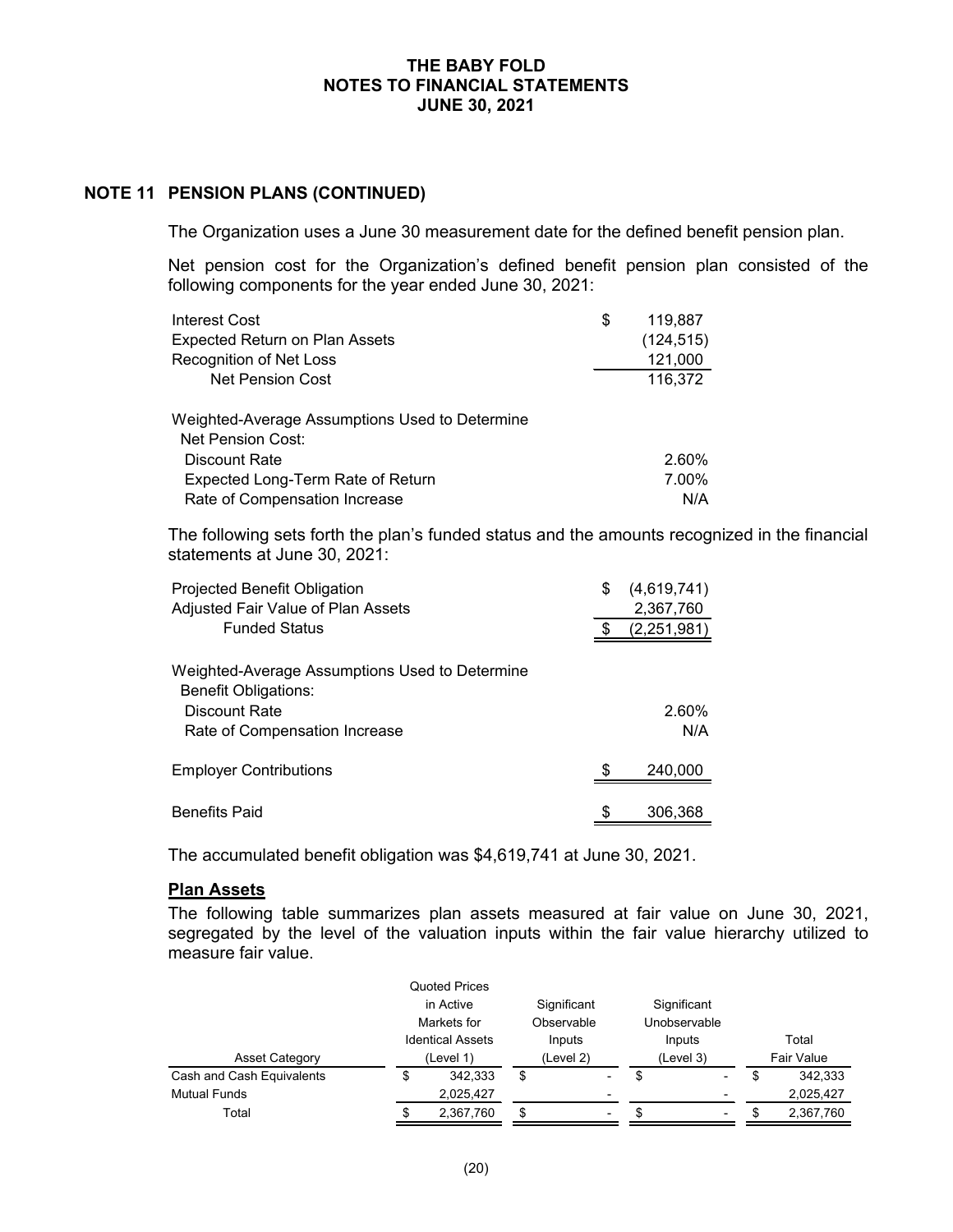# **NOTE 11 PENSION PLANS (CONTINUED)**

### **Plan Assets (Continued)**

The Organization's target asset allocation as of June 30, 2021, by asset category, is as follows:

| <b>Asset Category</b>          |             |
|--------------------------------|-------------|
| <b>Equity Securities</b>       | $15 - 70%$  |
| <b>Fixed Income Securities</b> | $30 - 75\%$ |
| Cash and Cash Equivalents      | $0 - 25\%$  |

The Organization's investment policy includes various guidelines and procedures designed to provide that assets are invested in a manner necessary to meet expected future benefits earned by participants. The investment guidelines consider a broad range of economic conditions. Central to the policy are target allocation ranges (shown above) by major asset categories.

The objectives of the target allocations are to maintain investment portfolios that diversify risk through prudent asset allocation parameters, achieve asset returns that meet or exceed the plan's actuarial assumptions, and achieve asset returns that are competitive with like institutions employing similar investment strategies.

The investment policy is periodically reviewed by the Organization and a designated thirdparty fiduciary for investment matters. The policy is established and administered in a manner so as to comply at all times with applicable government regulations.

### **Contributions**

The Baby Fold expects to contribute \$520,000 to the pension plan in fiscal year 2022.

# **Estimated Future Benefit Payments**

The following benefit payments which reflect expected future service, as appropriate, are expected to be paid:

| Year Ending June 30, | Amount |           |  |
|----------------------|--------|-----------|--|
| 2022                 | \$     | 352,812   |  |
| 2023                 |        | 274.081   |  |
| 2024                 |        | 287,338   |  |
| 2025                 |        | 248,744   |  |
| 2026                 |        | 94,839    |  |
| 2027-2031            |        | 1,234,257 |  |

Reconciliation of items not yet reflected in net periodic benefit cost:

|                   |              | Reclassified as     | Amounts       |               |
|-------------------|--------------|---------------------|---------------|---------------|
|                   |              | Net Periodic        | Arisina       |               |
|                   | July 1, 2020 | <b>Benefit Cost</b> | During Period | June 30, 2021 |
| Net Loss (Credit) | 2.050.298    | 196.747             | (848.725)     | 1.398.320     |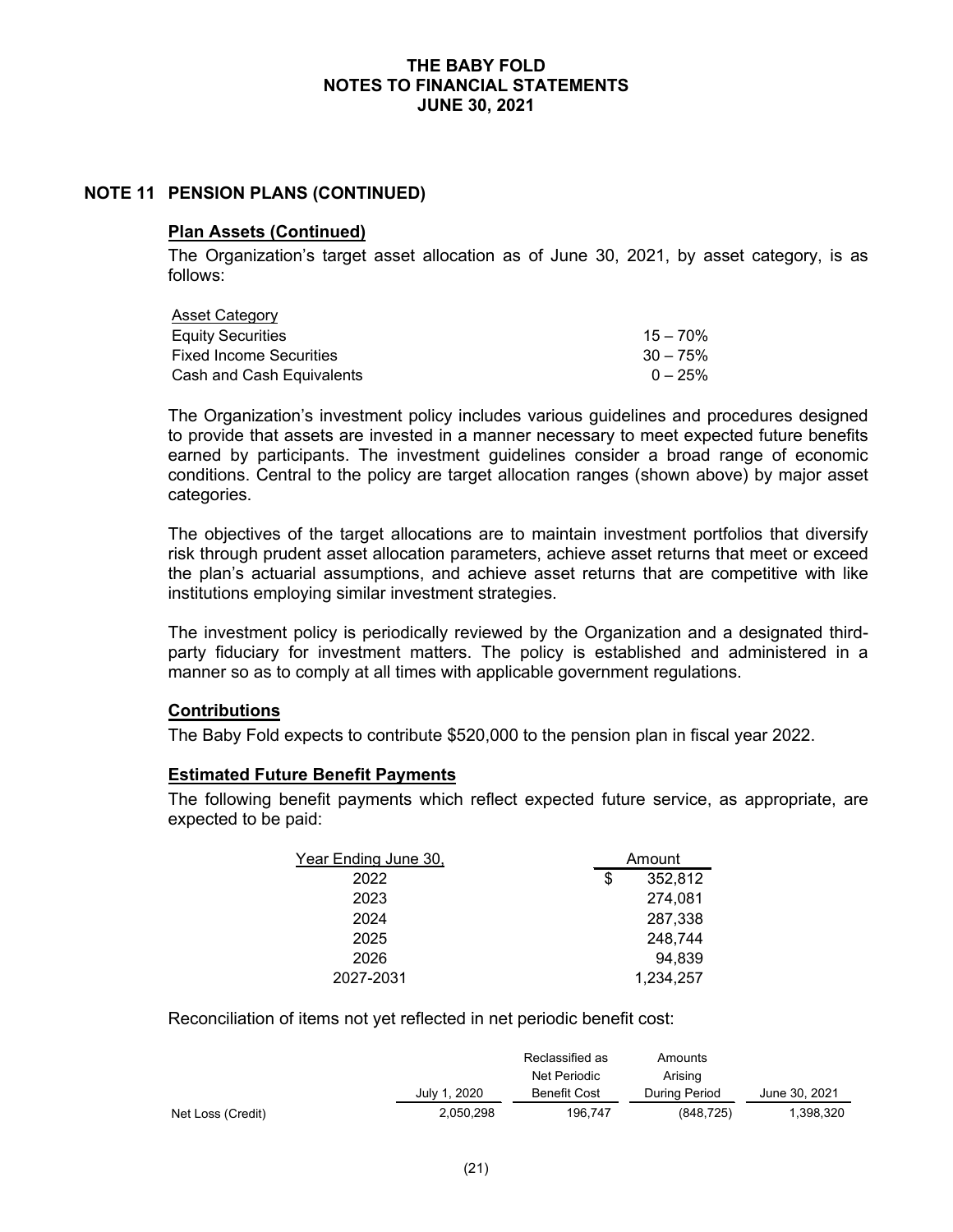# **NOTE 11 PENSION PLAN (CONTINUED)**

# **Estimated Future Benefit Payments (Continued)**

Estimated effect in next fiscal year - items not yet reflected in net periodic benefit cost:

|          |                 | Estimated           |
|----------|-----------------|---------------------|
|          |                 | Amounts to be       |
|          |                 | Reclassified        |
|          |                 | as Net Periodic     |
|          | July 1, 2021    | <b>Benefit Cost</b> |
| Net Loss | \$<br>1,398,320 | \$<br>196,747       |

The discount rate and expected rate of return on plan assets are critical assumptions which significantly affect pension accounting. Even relatively small changes in these rates would significantly change the recorded pension expense and accrued liability. Management believes the discount rate and expected rate of return on plan assets used in determining its year-end pension accounting are reasonable based on currently available information. However, it is at least reasonably possible that these assumed rates will be revised in the near term, based on future events and changes in circumstances.

# **NOTE 12 ENDOWMENTS**

The Baby Fold's endowments consist of funds established to support a variety of programs at the Organization. Its endowments consist of donor-restricted endowment funds. As required by generally accepted accounting principles, net assets associated with endowment funds, including funds designated by the board of directors to function as endowments, are classified and reported based on the existence or absence of donorimposed restrictions.

### **Interpretation of Relevant Law**

The board of directors of The Baby Fold has interpreted the Illinois Uniform Prudent Management of Institutional Funds Act (UPMIFA) as requiring the preservation of the fair value of the original gift as of the gift as of the date of the donor-restricted endowment funds, unless there are explicit donor stipulations to the contrary. As a result of this interpretation, the Organization retains in perpetuity:

- The original value of the initial gift amounts donated to the endowment,
- The original value of subsequent gift amounts donated to the endowment, and
- Any accumulations to the endowment made in accordance with the direction of the applicable donor gift instrument at the time the accumulation is added.

Donor-restricted amounts not retained in perpetuity are subject to appropriation for expenditure by the Organization in a manner consistent with the standard of prudence prescribed by UPMIFA.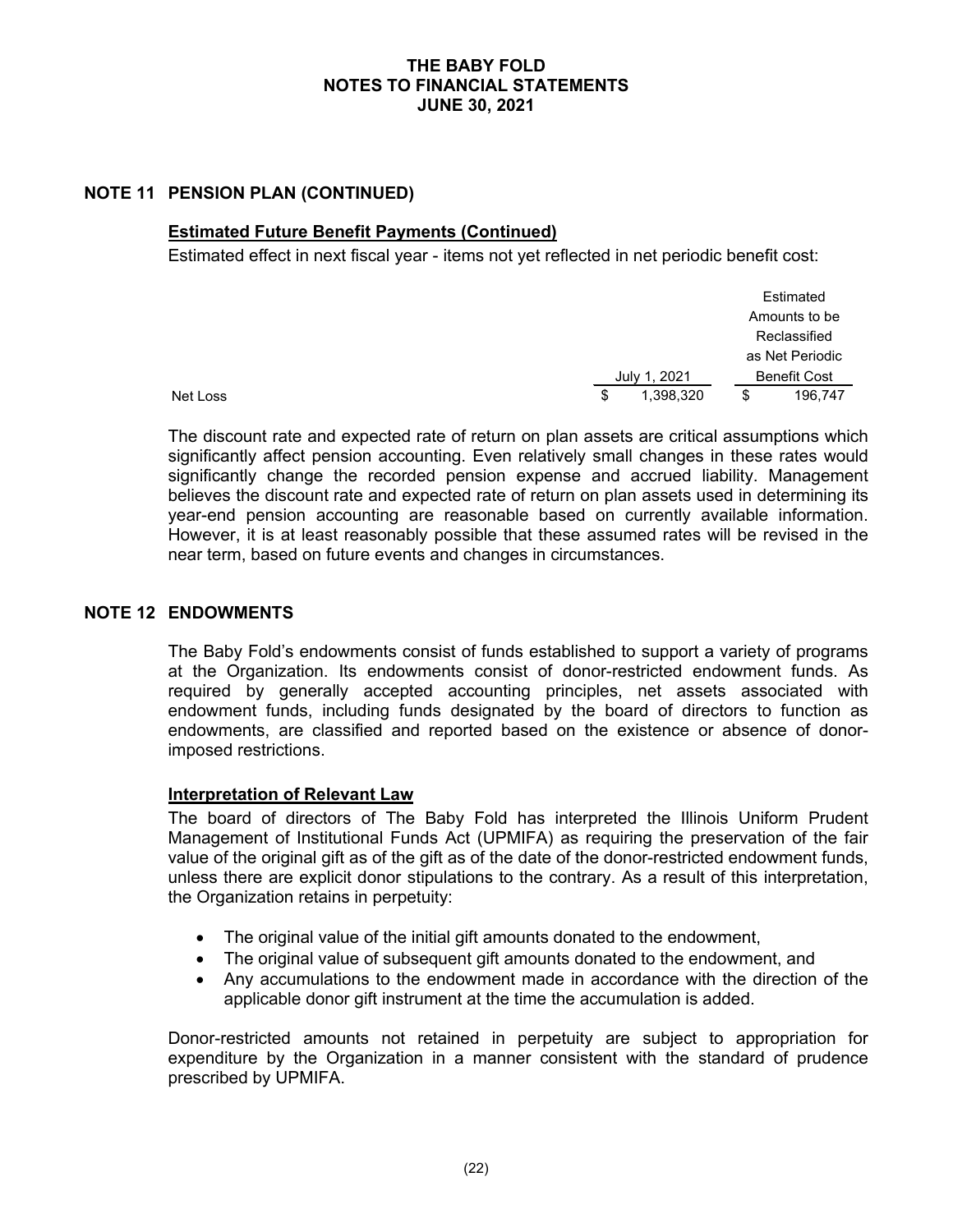# **NOTE 12 ENDOWMENTS (CONTINUED)**

# **Interpretation of Relevant Law (Continued)**

In accordance with UPMIFA, the Organization considers the following factors in making a determination to appropriate or accumulate donor-restricted endowment funds:

- 1. Duration and preservation of the fund
- 2. The purpose of the Organization and the donor-restricted endowment fund
- 3. General economic conditions
- 4. The possible impact of inflation and deflation
- 5. The expected total return from income and the appreciation of investments
- 6. Other resources of the Organization
- 7. The investment policies of the Organization

### **Return Objectives and Risk Parameters**

The Organization has adopted investment policies for endowment assets that attempt to provide conservative earnings potential while reducing risk.

# **Spending Policy**

The Organization spends endowment earnings in accordance with the directives of the donor. If no directive exists, the Board of Directors, implements the spending policy through such actions as budget review and approval, review and approval of monthly financial statements, and review and assessment of investment performance.

It is the goal of the Organtization to grow the investment accounts at an average annual return in excess of corresponding benchmarks, over a market cycle, keeping the level of risk consistent with a nonprofit organization having a long-term investment philosophy. The Organization targets a diversified asset allocation to achieve its long-term objectives within prudent risk constraints, with the exception of any specific endowment funds whose agreements include different guidelines.

# **Strategies Employed for Achieving Objectives**

The Organization invests funds in a manner expected to maintain appropriate diversification among investment styles within the equity and fixed income allocations according to the investment policy.

Endowment net asset composition by type of fund as of June 30, 2021 is as follows:

|                              | <b>Without Donor</b><br><b>Restrictions</b> |                          | With Donor<br><b>Restrictions</b> |    | Total     |  |  |
|------------------------------|---------------------------------------------|--------------------------|-----------------------------------|----|-----------|--|--|
| Donor-Restricted             |                                             |                          |                                   |    |           |  |  |
| <b>Endowment Funds</b>       | \$                                          | ۰.                       | 9.185.066                         | \$ | 9,185,066 |  |  |
| <b>Accumulated Gain</b>      |                                             | $\overline{\phantom{0}}$ | 513.644                           |    | 513.644   |  |  |
| <b>Total Endowment Funds</b> | \$                                          | ٠                        | 9.698.710                         | S  | 9,698,710 |  |  |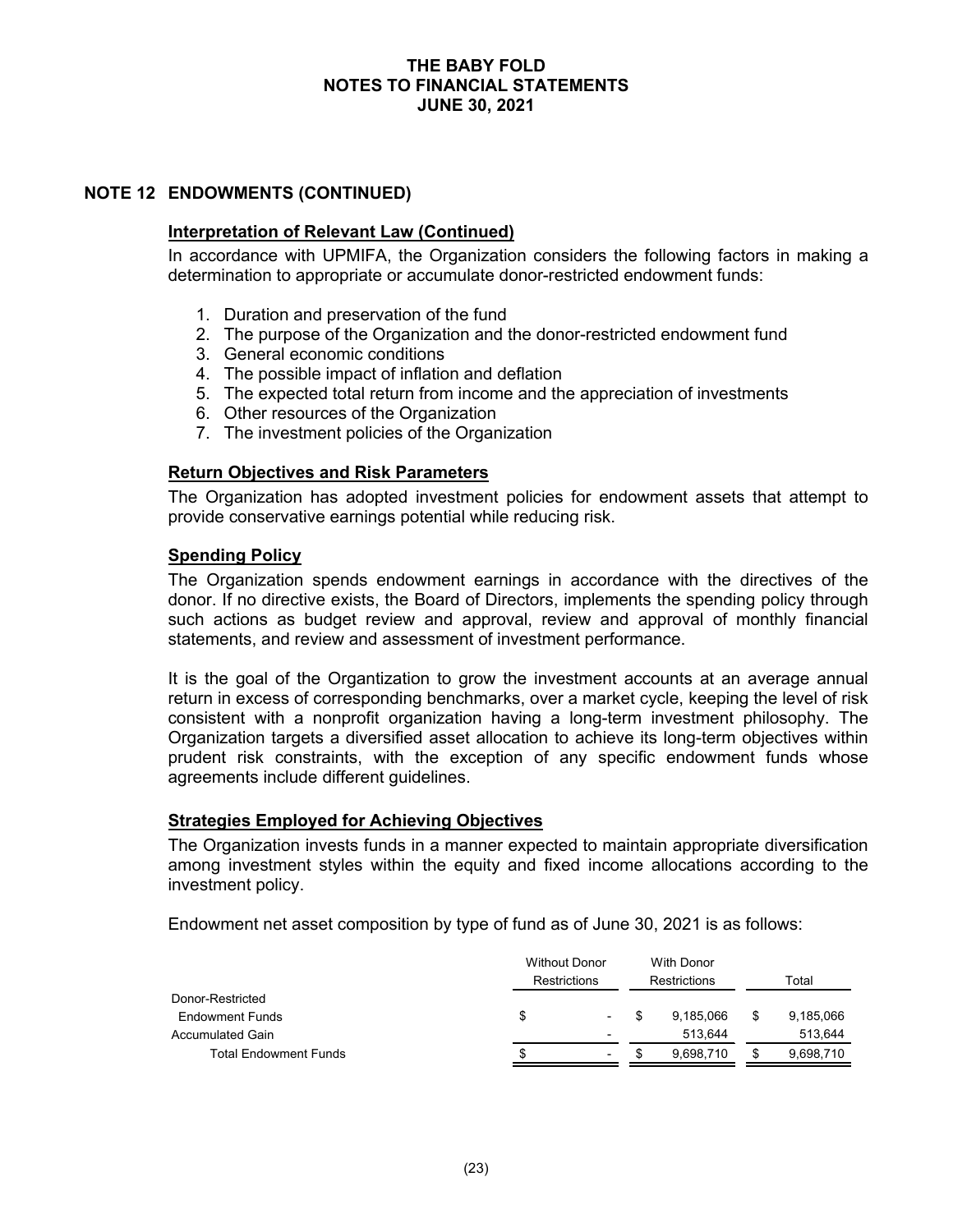# **NOTE 12 ENDOWMENTS (CONTINUED)**

# **Strategies Employed for Achieving Objectives (Continued)**

Changes in endowment net assets for the year ended June 30, 2021 are as follows:

|                                        | <b>Without Donor</b> |    | <b>With Donor</b>   |       |           |  |
|----------------------------------------|----------------------|----|---------------------|-------|-----------|--|
|                                        | <b>Restrictions</b>  |    | <b>Restrictions</b> | Total |           |  |
| <b>Fndowment Net Assets -</b>          |                      |    |                     |       |           |  |
| Beginning of Year                      | \$                   | \$ | 8,771,575           | \$    | 8,771,575 |  |
| Investment Return:                     |                      |    |                     |       |           |  |
| Net Investment Income                  |                      |    | 763.644             |       | 763.644   |  |
| Net Appreciation (Realized             |                      |    |                     |       |           |  |
| and Unrealized)                        |                      |    | 399,791             |       | 399,791   |  |
| <b>Total Investment Return</b>         |                      |    | 1,163,435           |       | 1,163,435 |  |
| Contributions                          |                      |    | 13,700              |       | 13,700    |  |
| Appropriation of Endowment Assets for  |                      |    |                     |       |           |  |
| <b>Expenditure Per Spending Policy</b> | 250,000              |    | (250,000)           |       |           |  |
| <b>Expenditures</b>                    | (250,000)            |    |                     |       | (250,000) |  |
| Endowment Net Assets -                 |                      |    |                     |       |           |  |
| End of Year                            | \$                   | S  | 9,698,710           | \$    | 9.698.710 |  |

# **NOTE 13 COMMITMENTS AND CONTINGENCIES**

The Organization leases office equipment and a building under various operating lease agreements which expire at various times through fiscal year ending June 30, 2024. The total minimum lease payments as of June 30, 2021 are due as follows:

| Year Ending June 30, |   | Amount  |
|----------------------|---|---------|
| 2022                 | S | 227,190 |
| 2023                 |   | 92.466  |
| 2024                 |   | 57,440  |
| Total                | S | 377,096 |

The total rental expense reflected in the schedule of functional expenses is \$375,846 for the year ended June 30, 2021.

The Organization is the beneficiary under various wills and trust agreements. The total amount receivable will be recorded when clear title is established, and the proceeds are measurable.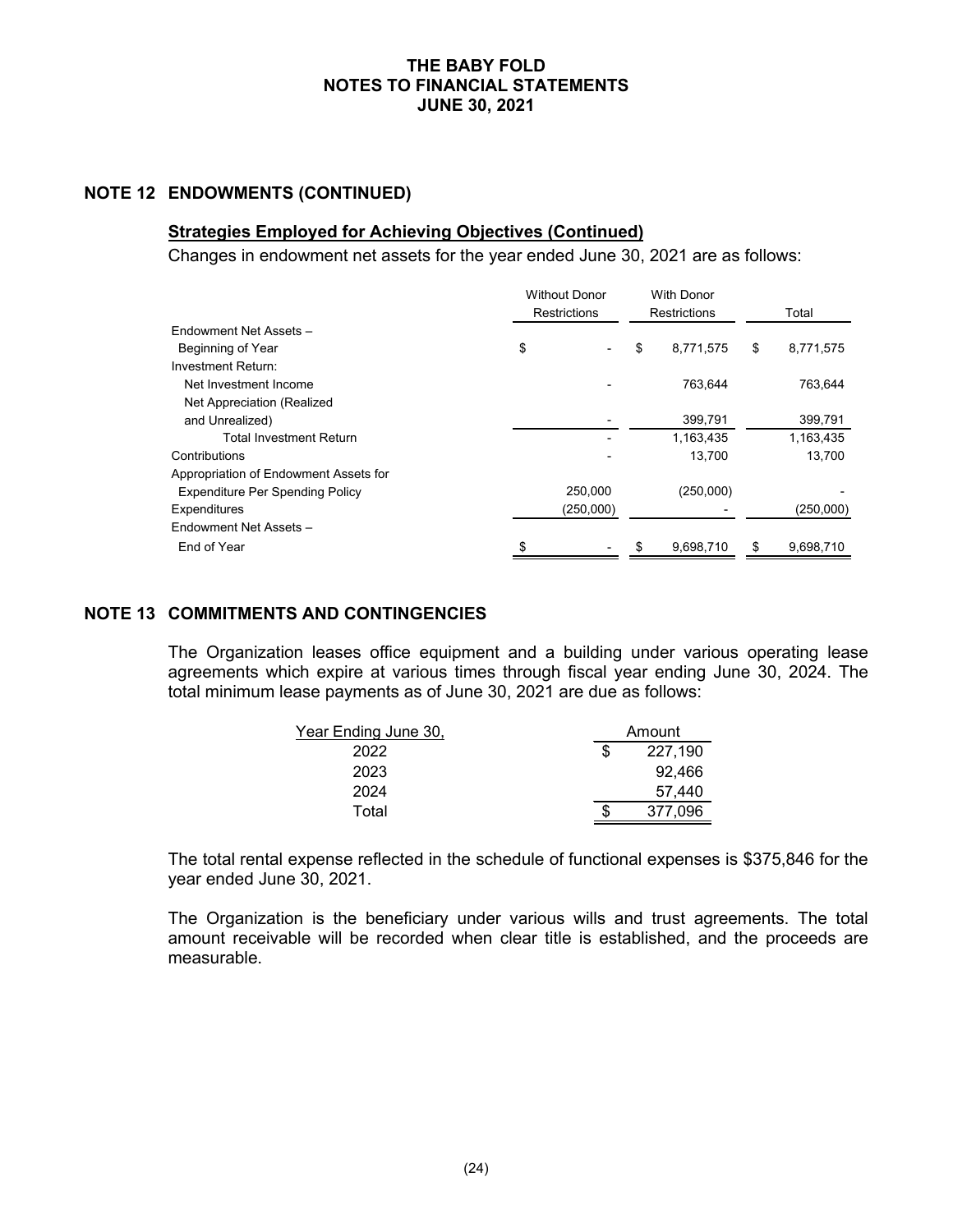### **NOTE 14 CONCENTRATIONS**

The Organization receives a substantial amount of its support from state government. If a significant reduction in the level of this support were to occur, it would have an adverse effect on the Organization's programs and activities.

The Organization maintains the majority of its cash accounts in one commercial bank. Balances on deposit are insured by the Federal Deposit Insurance Corporation (FDIC) up to specified limits. Balances in excess of FDIC limits are uninsured. Total cash held by this bank was \$2,306,223 at June 30, 2021.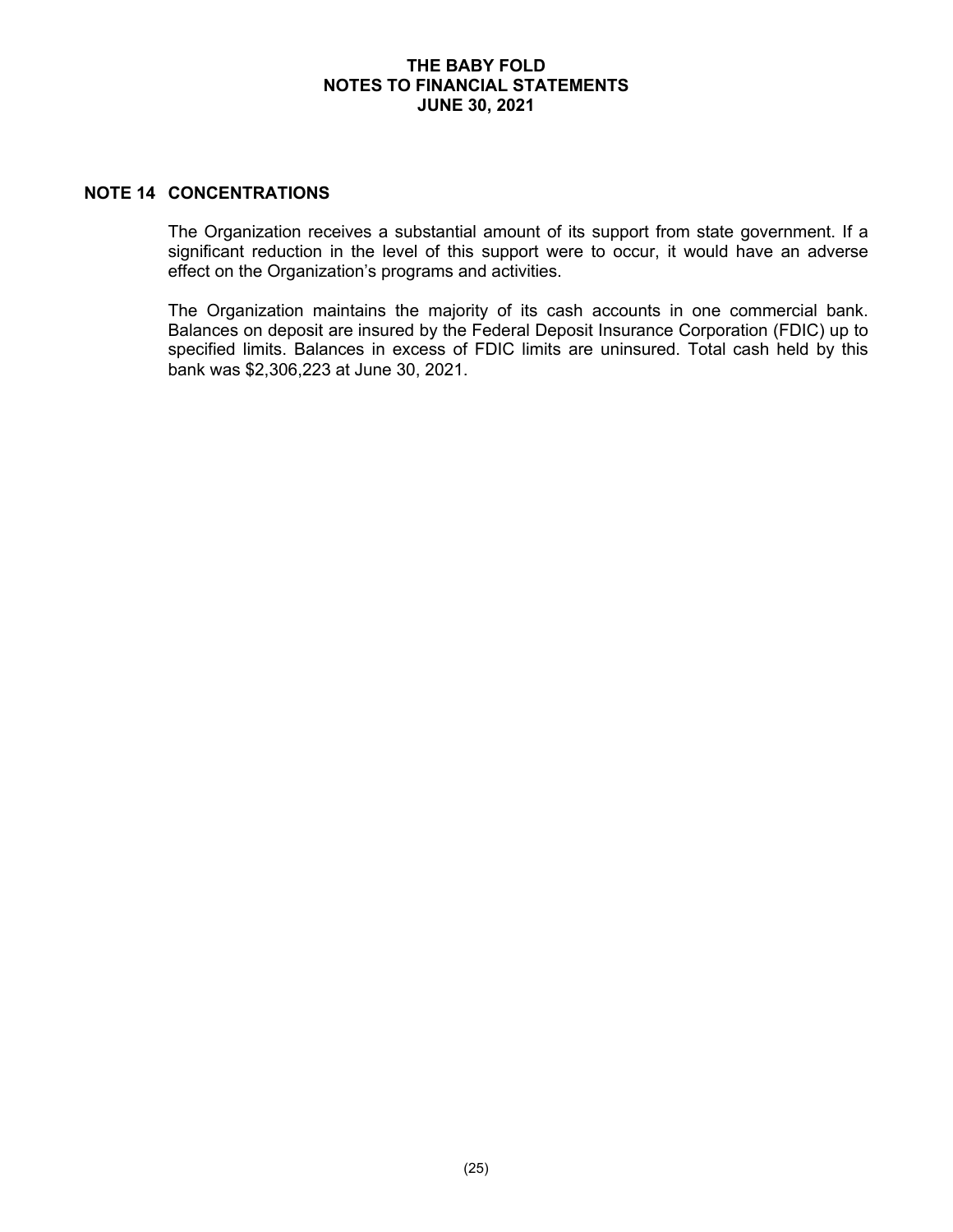#### **THE BABY FOLD SCHEDULE OF SUPPORT AND REVENUE YEAR ENDED JUNE 30, 2021 (WITH COMPARATIVE TOTALS FOR 2020) (SEE INDEPENDENT AUDITORS' REPORT)**

Total

|                                          |            |                                   |    |                   |    |              | Total        | (Memorandum  |
|------------------------------------------|------------|-----------------------------------|----|-------------------|----|--------------|--------------|--------------|
|                                          |            | <b>Without Donor Restrictions</b> |    | <b>With Donor</b> |    | All Funds    | Only)        |              |
|                                          | Operating  | Investment                        |    | Total             |    | Restrictions | 2021         | 2020         |
| <b>PUBLIC SUPPORT AND REVENUE</b>        |            |                                   |    |                   |    |              |              |              |
| Public Support (Contributions):          |            |                                   |    |                   |    |              |              |              |
| Contributions:                           |            |                                   |    |                   |    |              |              |              |
| Churches                                 | \$<br>250  | \$<br>64,369                      | \$ | 64,619            | \$ |              | \$<br>64,619 | \$<br>81,054 |
| Nonchurch Organizations                  | 10,135     | 9,933                             |    | 20,068            |    |              | 20,068       | 13,819       |
| Corporate                                | 2,505      | 98,990                            |    | 101,495           |    | 2,500        | 103,995      | 63,528       |
| Individuals                              | 1,057      | 544,439                           |    | 545,496           |    | 6,200        | 551,696      | 462,315      |
| Foundations                              | 3,429      | 79,243                            |    | 82,672            |    |              | 82,672       | 90,057       |
| <b>Bequests</b>                          |            | 265,180                           |    | 265,180           |    |              | 265,180      |              |
| Campaign                                 |            |                                   |    |                   |    | 5,000        | 5,000        | 8,450        |
| QIC-AG                                   |            |                                   |    |                   |    |              |              | 2,475        |
| United Way                               |            |                                   |    |                   |    |              |              | 16,657       |
| <b>Total Public Support and Revenue</b>  | 17,376     | 1,062,154                         |    | 1,079,530         |    | 13,700       | 1,093,230    | 738,355      |
| <b>FEES AND GRANTS FROM</b>              |            |                                   |    |                   |    |              |              |              |
| <b>GOVERNMENTAL AGENCIES</b>             |            |                                   |    |                   |    |              |              |              |
| <b>Residential Purchase of Service</b>   |            |                                   |    |                   |    |              |              |              |
| Residential Medicaid Purchase of Service |            |                                   |    |                   |    |              |              |              |
| <b>Hammitt School Tuition</b>            | 1,263,881  |                                   |    | 1,263,881         |    |              | 1,263,881    | 2,067,908    |
| Hammitt High School Tuition              | 2,501,627  |                                   |    | 2,501,627         |    |              | 2,501,627    | 2,934,438    |
| Hammitt Training and Consultation Fees   | 4,638      |                                   |    | 4,638             |    |              | 4,638        | 11,816       |
| State and Federal Meals Reimbursement    | 20,713     |                                   |    | 20,713            |    |              | 20,713       | 52,260       |
| <b>Challenges Tuition</b>                | 5,015,773  |                                   |    | 5,015,773         |    |              | 5,015,773    | 5,149,873    |
| <b>Adoption Preservation</b>             | 2,740,645  |                                   |    | 2,740,645         |    |              | 2,740,645    | 2,125,004    |
| Foster Care                              | 1,883,278  |                                   |    | 1,883,278         |    |              | 1,883,278    | 1,690,376    |
| <b>Healthy Start</b>                     | 825,543    |                                   |    | 825,543           |    |              | 825,543      | 772,278      |
| <b>Adoption Preservation Respite</b>     | 158,393    |                                   |    | 158,393           |    |              | 158,393      | 184,864      |
| <b>Community Schools</b>                 | 86,611     |                                   |    | 86,611            |    |              | 86,611       | 122,770      |
| <b>Intact Family Services</b>            | 799,194    |                                   |    | 799,194           |    |              | 799,194      | 603,009      |
| Choices                                  | 55,160     |                                   |    | 55,160            |    |              | 55,160       | 53,037       |
| <b>Healthy Families Illinois</b>         |            |                                   |    |                   |    |              |              |              |
| <b>Care Connection</b>                   | 86,771     |                                   |    | 86,771            |    |              | 86,771       | 85,206       |
| <b>Total Fees and Grants from</b>        |            |                                   |    |                   |    |              |              |              |
| <b>Governmental Agencies</b>             | 15,442,227 |                                   |    | 15,442,227        |    |              | 15,442,227   | 15,852,839   |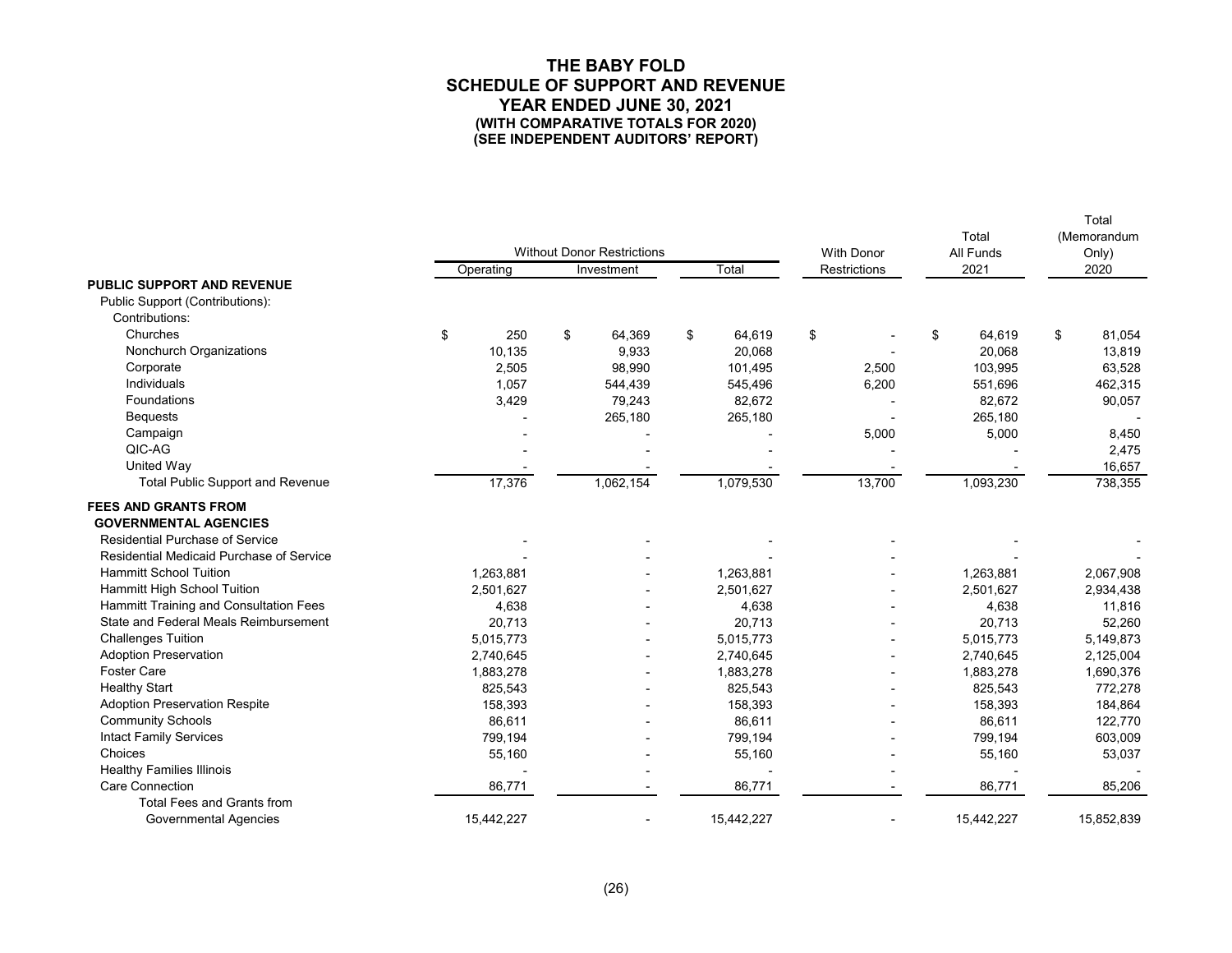#### **THE BABY FOLD SCHEDULE OF SUPPORT AND REVENUE (CONTINUED) YEAR ENDED JUNE 30, 2021 (WITH COMPARATIVE TOTALS FOR 2020) (SEE INDEPENDENT AUDITORS' REPORT)**

|                                         |                          | <b>Without Donor Restrictions</b> |               | <b>With Donor</b>              | Total<br>All Funds |    | Total<br>(Memorandum<br>Only) |
|-----------------------------------------|--------------------------|-----------------------------------|---------------|--------------------------------|--------------------|----|-------------------------------|
|                                         | Operating                | Investment                        | Total         | <b>Restrictions</b>            | 2021               |    | 2020                          |
| <b>OTHER REVENUE</b>                    |                          |                                   |               |                                |                    |    |                               |
| <b>Fundraising Events</b>               | $\overline{\phantom{a}}$ | \$<br>274.954                     | \$<br>274.954 | \$<br>$\overline{\phantom{0}}$ | 274.954            | \$ | 342,416                       |
| Net Investment Income                   | $\overline{\phantom{0}}$ | 3,408,195                         | 3,408,195     | 763.644                        | 4,171,839          |    | 204.536                       |
| Earnings and Distributions from Estates |                          |                                   |               |                                |                    |    |                               |
| in Trust                                |                          | 186.370                           | 186.370       | 399.791                        | 586.161            |    | 213.655                       |
| In-Kind Contributions                   | 36.841                   |                                   | 36,841        | -                              | 36,841             |    | 144,079                       |
| Miscellaneous                           | 98,345                   | 69                                | 98,414        |                                | 98,414             |    | (22, 793)                     |
| <b>Total Other Revenue</b>              | 135,186                  | 3,869,588                         | 4,004,774     | 1,163,435                      | 5,168,209          |    | 881,893                       |
| <b>Total Support and Revenue</b>        | 15.594.789               | 4,931,742                         | 20,526,531    | 1,177,135                      | 21,703,666         | £. | 17,473,087                    |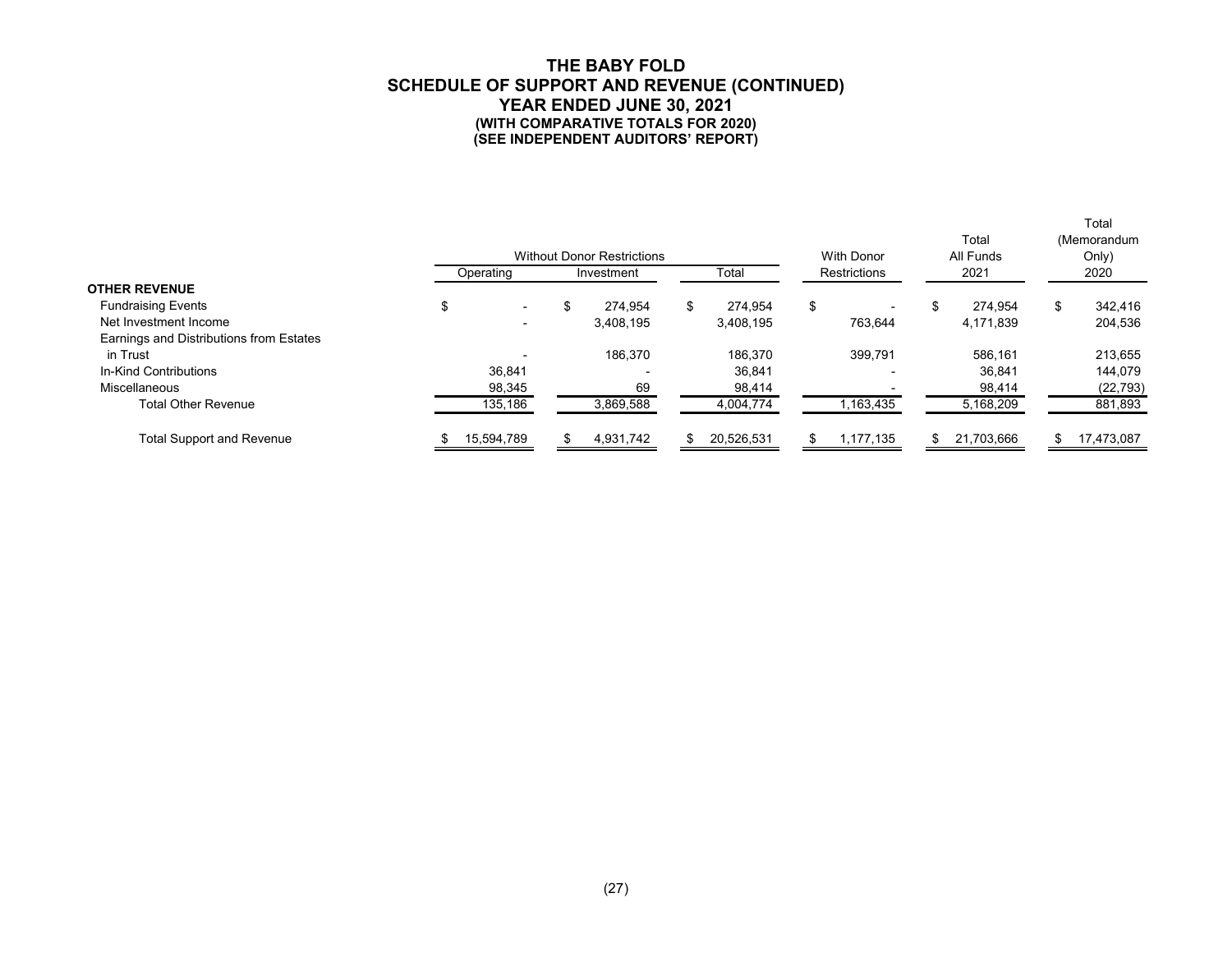#### **THE BABY FOLD SCHEDULE OF FUNCTIONAL SUPPORT AND REVENUE YEAR ENDED JUNE 30, 2021 (OPERATING FUND) (SEE INDEPENDENT AUDITORS' REPORT)**

|                                        | Hammitt         | Hammitt<br>High | Hammitt         | Performance<br>Foster Care and<br><b>Special Needs</b> | Specialized<br>Foster |
|----------------------------------------|-----------------|-----------------|-----------------|--------------------------------------------------------|-----------------------|
|                                        | School          | School          | Challenges      | Adoption                                               | Care                  |
| <b>PUBLIC SUPPORT AND REVENUE</b>      |                 |                 |                 |                                                        |                       |
| Public Support:                        |                 |                 |                 |                                                        |                       |
| Contributions:                         |                 |                 |                 |                                                        |                       |
| Churches                               | \$              | \$              | \$              | \$                                                     | \$                    |
| Nonchurch Organizations                | 950             |                 | 500             |                                                        |                       |
| Corporate                              | 5               |                 | 2,500           |                                                        |                       |
| Individuals                            | 418             | 100             |                 |                                                        |                       |
| Foundations                            | 2,500           | 1,000           |                 |                                                        | (71)                  |
| <b>Total Public Support</b>            | 3,873           | 1,100           | 3,000           |                                                        | (71)                  |
| <b>FEES AND GRANTS FROM</b>            |                 |                 |                 |                                                        |                       |
| <b>GOVERNMENTAL AGENCIES</b>           |                 |                 |                 |                                                        |                       |
| <b>Hammitt School Tuition</b>          | 1,263,881       |                 |                 |                                                        |                       |
| Hammitt High School Tuition            |                 | 2,501,627       |                 |                                                        |                       |
| Hammitt Training and Consultation Fees | 2,380           |                 |                 |                                                        |                       |
| State and Federal Meals Reimbursement  | 7,448           | 3,136           | 10,129          |                                                        |                       |
| <b>Challenges Tuition</b>              |                 | $\overline{a}$  | 5,015,773       |                                                        |                       |
| <b>Adoption Preservation</b>           |                 |                 |                 |                                                        |                       |
| <b>Foster Care</b>                     |                 |                 |                 | 1,428,940                                              | 454,338               |
| Healthy Start - Health Department      |                 |                 |                 |                                                        |                       |
| Healthy Start - DHS                    |                 |                 |                 |                                                        |                       |
| Healthy Start - ISBE                   |                 |                 |                 |                                                        |                       |
| <b>Adoption Preservation Respite</b>   |                 |                 |                 |                                                        |                       |
| <b>Community Schools</b>               |                 |                 |                 |                                                        |                       |
| <b>Intact Family Services</b>          |                 |                 |                 |                                                        |                       |
| Choices                                |                 |                 |                 |                                                        |                       |
| <b>Care Connection</b>                 |                 |                 |                 |                                                        |                       |
| <b>Total Fees and Grants from</b>      |                 |                 |                 |                                                        |                       |
| Governmental Agencies                  | 1,273,709       | 2,504,763       | 5,025,902       | 1,428,940                                              | 454,338               |
| <b>OTHER REVENUE</b>                   |                 |                 |                 |                                                        |                       |
| In-Kind Contributions                  | 7,250           | 1,863           | 7,250           | 968                                                    | 638                   |
| Miscellaneous                          | 11,142          | 15,148          | 24,581          | 13,558                                                 | 12,352                |
| <b>Total Other Revenue</b>             | 18,392          | 17,011          | 31,831          | 14,526                                                 | 12,990                |
| <b>Total Support and Revenue</b>       | 1,295,974<br>\$ | 2,522,874<br>\$ | \$<br>5,060,733 | 1,443,466<br>\$                                        | 467,257<br>\$         |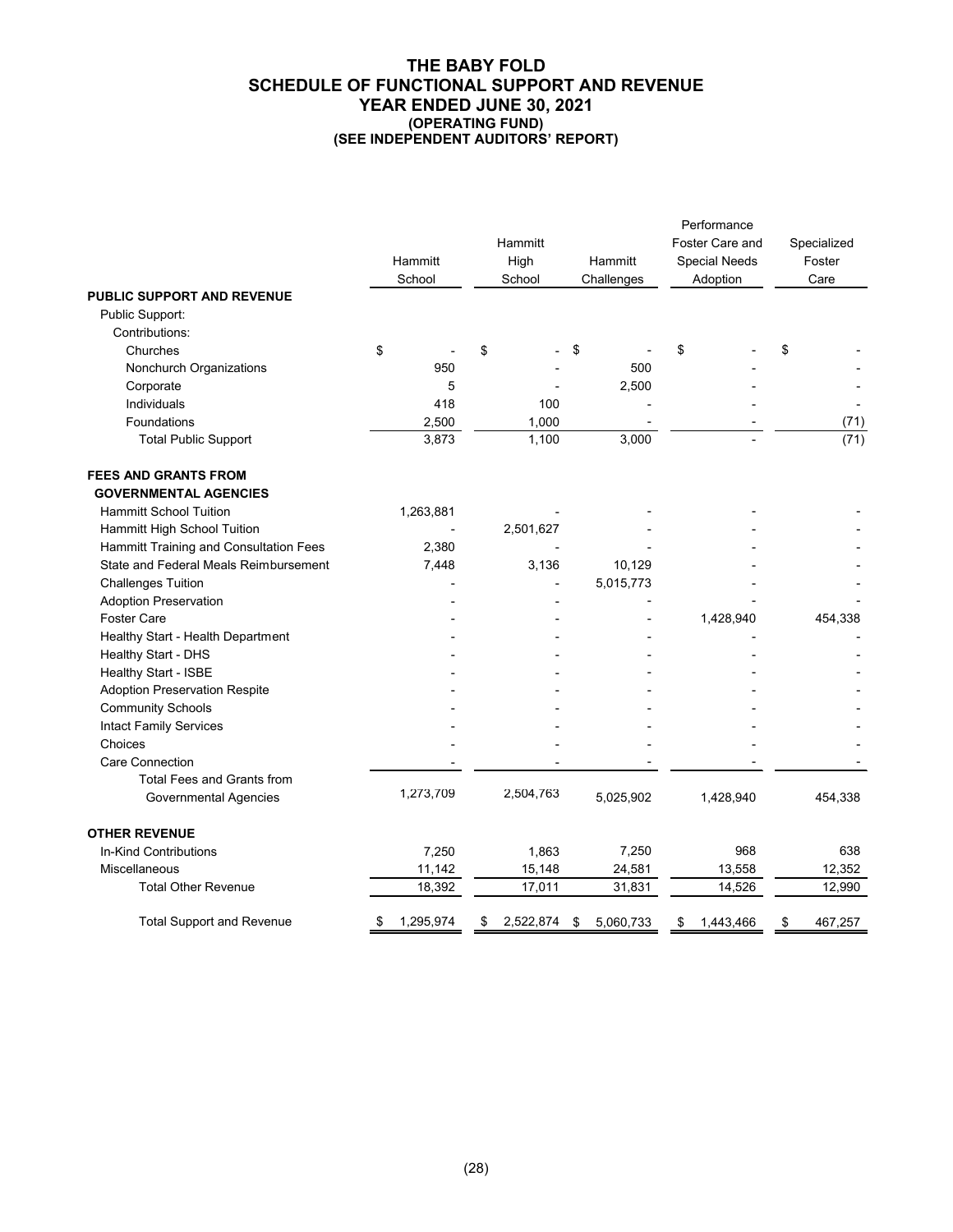#### **THE BABY FOLD SCHEDULE OF FUNCTIONAL SUPPORT AND REVENUE (CONTINUED) YEAR ENDED JUNE 30, 2021 (OPERATING FUND) (SEE INDEPENDENT AUDITORS' REPORT)**

|                                        | Adoption<br>Preservation | Healthy<br>Start | QIC<br>Target  | Intact<br>Family<br>Services | Adoption<br>Preservation<br>Respite | Community<br>Schools |
|----------------------------------------|--------------------------|------------------|----------------|------------------------------|-------------------------------------|----------------------|
| PUBLIC SUPPORT AND REVENUE             |                          |                  |                |                              |                                     |                      |
| Public Support:                        |                          |                  |                |                              |                                     |                      |
| Contributions:                         |                          |                  |                |                              |                                     |                      |
| Churches                               | \$                       | \$<br>25         | \$             | \$                           | \$                                  | \$<br>225            |
| Nonchurch Organizations                | (663)                    | 7,125            |                | 2,143                        |                                     | 80                   |
| Corporate                              |                          |                  |                |                              |                                     |                      |
| Individuals                            |                          | 488              |                |                              |                                     | 51                   |
| Foundations                            |                          |                  |                |                              |                                     |                      |
| <b>Total Public Support</b>            | (663)                    | 7,638            |                | 2,143                        |                                     | 356                  |
| <b>FEES AND GRANTS FROM</b>            |                          |                  |                |                              |                                     |                      |
| <b>GOVERNMENTAL AGENCIES</b>           |                          |                  |                |                              |                                     |                      |
| <b>Hammitt School Tuition</b>          |                          |                  |                |                              |                                     |                      |
| Hammitt High School Tuition            |                          |                  |                |                              |                                     |                      |
| Hammitt Training and Consultation Fees | 2,258                    |                  |                |                              |                                     |                      |
| State and Federal Meals Reimbursement  |                          |                  |                |                              |                                     |                      |
| <b>Challenges Tuition</b>              |                          |                  |                |                              |                                     |                      |
| <b>Adoption Preservation</b>           | 2,740,645                |                  |                |                              |                                     |                      |
| <b>Foster Care</b>                     |                          |                  |                |                              |                                     |                      |
| Healthy Start - Health Department      |                          | 75,938           |                |                              |                                     | 2,996                |
| Healthy Start - DHS                    |                          |                  |                |                              |                                     |                      |
| Healthy Start - ISBE                   |                          |                  |                |                              |                                     |                      |
| <b>Adoption Preservation Respite</b>   |                          |                  |                |                              | 158,393                             |                      |
| <b>Community Schools</b>               |                          |                  |                |                              |                                     | 86,611               |
| <b>Intact Family Services</b>          |                          |                  |                | 799,194                      |                                     |                      |
| Choices                                |                          |                  |                |                              |                                     |                      |
| <b>Care Connection</b>                 |                          |                  |                |                              |                                     |                      |
| <b>Total Fees and Grants from</b>      |                          |                  |                |                              |                                     |                      |
| Governmental Agencies                  | 2,742,903                | 75,938           | -              | 799,194                      | 158,393                             | 89,607               |
| <b>OTHER REVENUE</b>                   |                          |                  |                |                              |                                     |                      |
| In-Kind Contributions                  | 968                      | 5,777            |                | 638                          |                                     | 1,925                |
| Miscellaneous                          | 9,814                    | 440              | $\overline{a}$ | 5,382                        | 695                                 | 1,088                |
| <b>Total Other Revenue</b>             | 10,782                   | 6,217            | L,             | 6,020                        | 695                                 | 3,013                |
| <b>Total Support and Revenue</b>       | \$2,753,022              | \$<br>89,793     | \$             | 807,357<br>\$                | 159,088<br>\$                       | \$<br>92,976         |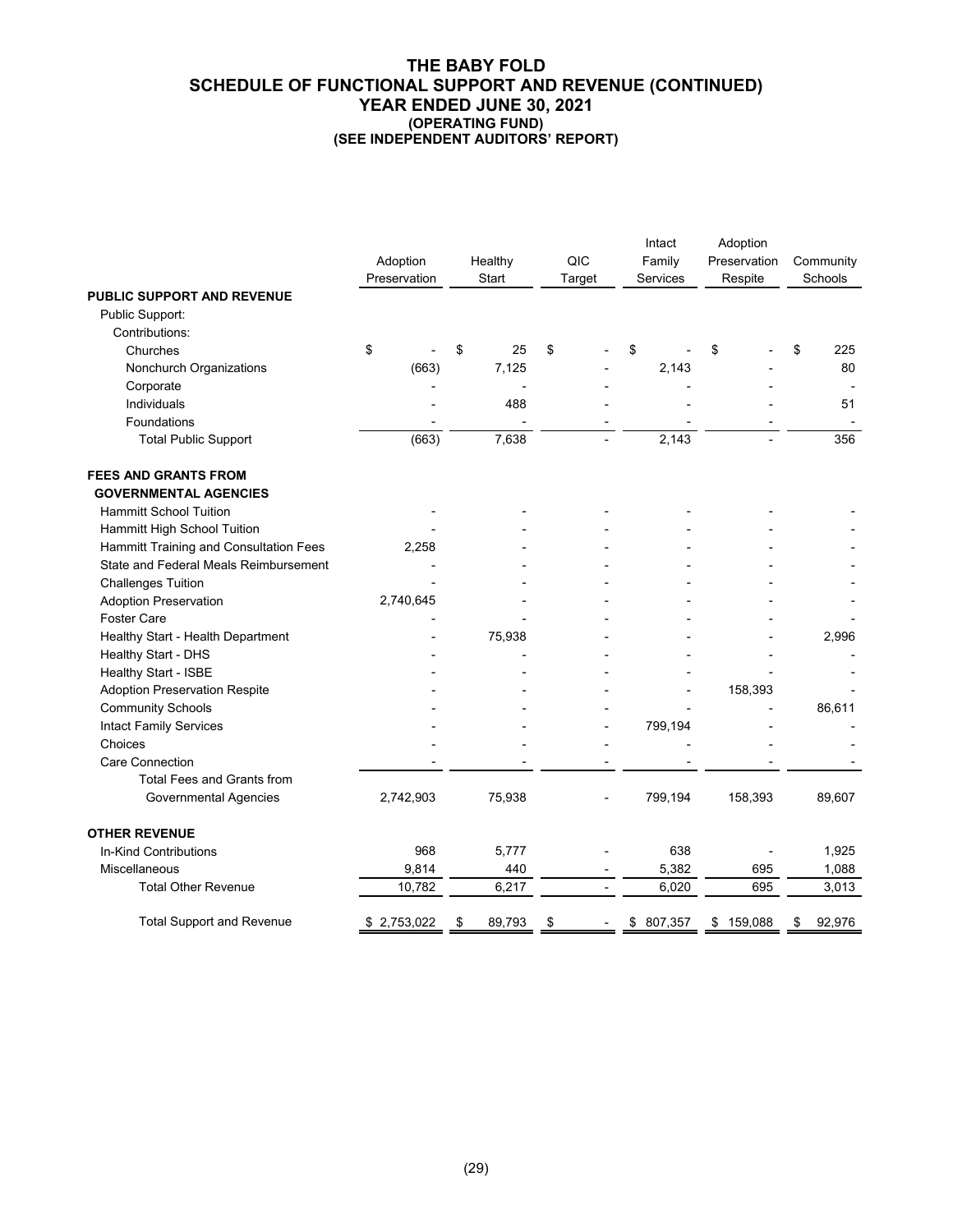#### **THE BABY FOLD SCHEDULE OF FUNCTIONAL SUPPORT AND REVENUE (CONTINUED) YEAR ENDED JUNE 30, 2021 (OPERATING FUND) (SEE INDEPENDENT AUDITORS' REPORT)**

|                                        | Choices          | Healthy<br>Families<br>Illinois | Prevention<br>Initiative | Care<br>Connection | Total            |
|----------------------------------------|------------------|---------------------------------|--------------------------|--------------------|------------------|
| <b>PUBLIC SUPPORT AND REVENUE</b>      |                  |                                 |                          |                    |                  |
| Public Support:                        |                  |                                 |                          |                    |                  |
| Contributions:                         |                  |                                 |                          |                    |                  |
| Churches                               | \$               | \$                              | \$                       | \$                 | 250<br>\$        |
| Nonchurch Organizations                |                  |                                 |                          |                    | 10,135           |
| Corporate                              |                  |                                 |                          |                    | 2,505            |
| Individuals                            |                  |                                 |                          |                    | 1,057            |
| Foundations                            |                  |                                 |                          |                    | 3,429            |
| <b>Total Public Support</b>            |                  |                                 |                          |                    | 17,376           |
| <b>FEES AND GRANTS FROM</b>            |                  |                                 |                          |                    |                  |
| <b>GOVERNMENTAL AGENCIES</b>           |                  |                                 |                          |                    |                  |
| <b>Hammitt School Tuition</b>          |                  |                                 |                          |                    | 1,263,881        |
| Hammitt High School Tuition            |                  |                                 |                          |                    | 2,501,627        |
| Hammitt Training and Consultation Fees |                  |                                 |                          |                    | 4,638            |
| State and Federal Meals Reimbursement  |                  |                                 |                          |                    | 20,713           |
| <b>Challenges Tuition</b>              |                  |                                 |                          |                    | 5,015,773        |
| <b>Adoption Preservation</b>           |                  |                                 |                          |                    | 2,740,645        |
| <b>Foster Care</b>                     |                  |                                 |                          |                    | 1,883,278        |
| Healthy Start - Health Department      |                  |                                 |                          |                    | 78,934           |
| Healthy Start - DHS                    |                  | 387,426                         |                          |                    | 387,426          |
| Healthy Start - ISBE                   |                  |                                 | 359,183                  |                    | 359,183          |
| <b>Adoption Preservation Respite</b>   |                  |                                 |                          |                    | 158,393          |
| <b>Community Schools</b>               |                  |                                 |                          |                    | 86,611           |
| <b>Intact Family Services</b>          |                  |                                 |                          |                    | 799,194          |
| Choices                                | 55,160           |                                 |                          |                    | 55,160           |
| <b>Care Connection</b>                 |                  |                                 |                          | 86,771             | 86,771           |
| <b>Total Fees and Grants from</b>      |                  |                                 |                          |                    |                  |
| <b>Governmental Agencies</b>           | 55,160           | 387,426                         | 359,183                  | 86,771             | 15,442,227       |
| <b>OTHER REVENUE</b>                   |                  |                                 |                          |                    |                  |
| In-Kind Contributions                  |                  | 4,782                           | 4,782                    |                    | 36,841           |
| Miscellaneous                          | 227              | 2,077                           | 1,455                    | 386                | 98,345           |
| <b>Total Other Revenue</b>             | $\overline{227}$ | 6,859                           | 6,237                    | 386                | 135,186          |
| <b>Total Support and Revenue</b>       | \$<br>55,387     | 394,285<br>\$                   | 365,420<br>\$            | \$<br>87,157       | 15,594,789<br>\$ |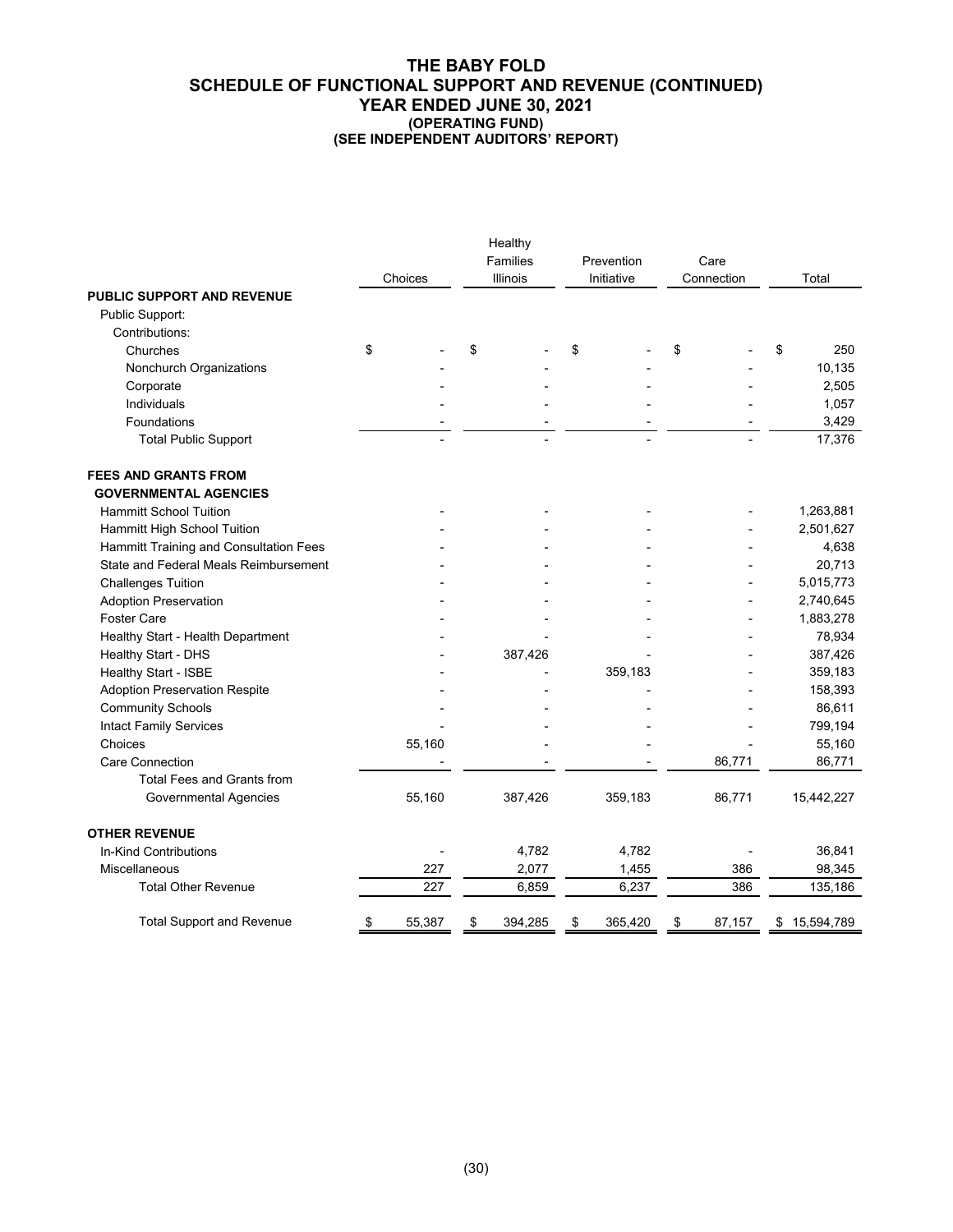### **THE BABY FOLD SCHEDULE OF EARNINGS ON INVESTED ASSETS — INVESTMENT FUND (WITHOUT DONOR RESTRICTIONS) YEAR ENDED JUNE 30, 2021 (SEE INDEPENDENT AUDITORS' REPORT)**

| <b>INVESTMENT INCOME FROM REAL ESTATE</b><br>\$<br>Income from Farms and Rental Property<br>\$<br>Gain on Sale of Farm Land<br>Less:<br>Farm and Rental Expenses | 137,159<br>1,036,014<br>(65, 844) |                 |
|------------------------------------------------------------------------------------------------------------------------------------------------------------------|-----------------------------------|-----------------|
| Farm Management Fees                                                                                                                                             | (15, 320)                         |                 |
| Net Investment Income from Real Estate                                                                                                                           |                                   | \$<br>1,092,009 |
| <b>INVESTMENT INCOME FROM SECURITIES</b>                                                                                                                         |                                   |                 |
| Interest - U.S. Government securities                                                                                                                            | 15,680                            |                 |
| Interest - Corporate Bonds                                                                                                                                       | 11,731                            |                 |
| Dividends - Corporate Stock                                                                                                                                      | 153,882                           |                 |
| <b>Total Interest and Dividends</b>                                                                                                                              | 181,293                           |                 |
| Net Realized and Unrealized Gain                                                                                                                                 | 3,000,837                         |                 |
| Less: Investment Fees                                                                                                                                            | (102, 300)                        |                 |
| Net Investment Income from Securities                                                                                                                            |                                   | 3,079,830       |
| <b>NET INVESTMENT INCOME</b>                                                                                                                                     |                                   | 4,171,839       |